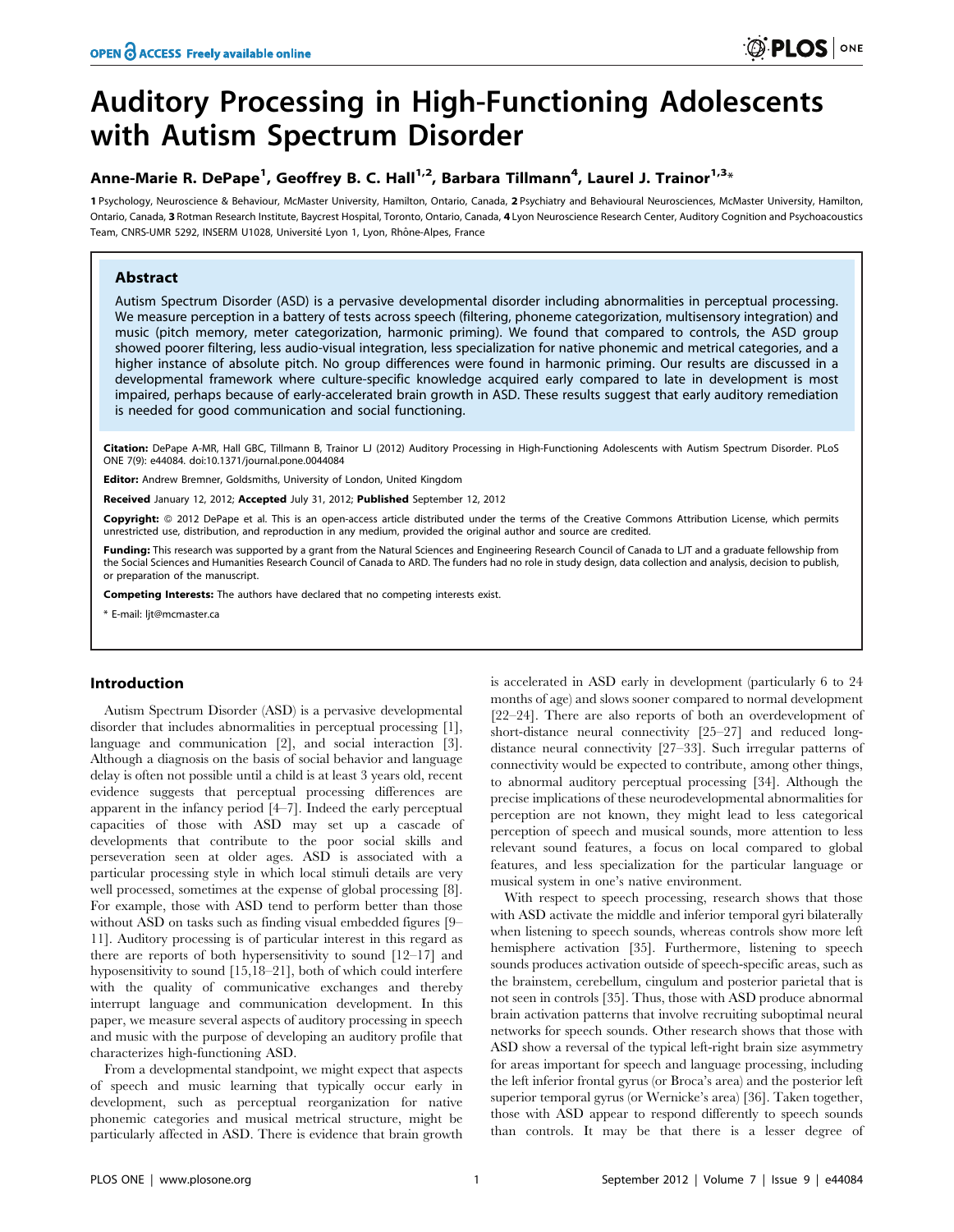differentiation in people with ASD between the neural pathways that they use to process speech versus environmental sounds, compared with typically developing individuals.

We have created a battery of tests to examine: (1) ability to filter out sounds that are irrelevant to a task and focus on those that are relevant, (2) sensitivity to phonemic categories relevant to the language spoken, (3) multisensory integration of auditory and visual information in speech, (4) propensity to use an absolute pitch code, (5) development of specialization for the metrical categories used in the musical system in the native environment, and (6) internalization of the rules of tonal harmony used in the musical system in the native environment. Here we measure each of these abilities in high-functioning adolescents with ASD in comparison to controls and examine whether there are correlations between these abilities that could reflect general auditory processing styles in ASD. The rationale for including each of these specific tests is outlined in the following paragraphs.

#### Test 1

The ability to filter out sounds that are irrelevant to a task and focus on those that are relevant is critical for being able to follow a conversation in a noisy environment, as most environments contain several objects emitting sounds that overlap in time. Questionnaire-based research on this topic suggests that those with ASD score high on items that tap into auditory filtering problems [37–41]. For example, in the Short Sensory Profile, parents tend to rate statements ''doesn't respond when name is called but you know the child's hearing is okay'' and ''distracted or has trouble functioning if there is a lot of noise around'' as describing their child with ASD [42]. Behavioral tasks [43,44], auditory cortical event-related potentials (ERPs), and auditory brainstem responses (ABRs), the latter two derived from electroencephalogram (EEG) recordings [45,46–48], indicate filtering problems in ASD. Those with ASD require a higher signal-to-noise ratio than controls in order to perceive speech in pink noise, noise from a competing talker or noise with the long-term spectral shape of speech [43,44]. Furthermore, those with ASD show less evidence of segregating incoming sounds into the auditory objects that compose them [46], and greater difficulty ignoring distracting sounds in peripheral spatial locations [45] compared to normal controls. In the present paper, we measure the ability to ignore one speech stream while attending to another, a task that adults need to perform virtually every day. Specifically, we measure the signal-tonoise ratio needed to perceive sentences presented to one ear while ignoring simultaneous sentences presented to the other ear.

# Test 2

Efficient processing of speech relies on perceiving speech sounds according to the phonemic categories of the language spoken. Typically developing infants are able to discriminate between all possible speech contrasts at 6 months of age, but by 12 months, infants have already become specialized for categorical contrasts used in their native language and have difficulty discriminating contrasts used in foreign languages but not their native language [49–51]. Synaptic pruning appears to underlie perceptual specialization [52]. Given the evidence of abnormal neural connectivity in development in ASD, there is reason to suspect that phoneme perception may develop to be less language-specific in ASD than it is in controls. Interestingly, in typically developing infants, a context involving human social interaction is much more effective than an equal amount of exposure in a non-interactive context for phonemic learning to occur [53]. Thus, early social deficits in ASD might also be hypothesized to lead to poorer specialization for the native language. People with ASD also find faces less salient than do people without ASD [54–56], so infants who go on to develop ASD might have impoverished visual input during the process of learning native phoneme categories. The only experimental evidence of phoneme categorization in ASD comes from a study that examined foreign speech contrasts [57]. Although this study found that there were no group differences in performance, it cannot address the issue of specialization because it did not compare perception of foreign and native speech sound categories. Here we measure specialization by comparing perception of sounds from a foreign language that map onto one versus two sound categories in the native language.

#### Test 3

Typical listeners integrate information about speech from different sensory modalities. In particular, visual information from the eyes and mouth is combined with auditory information to produce a single percept of the sounds produced by a speaker. Experimental evidence of multisensory integration in speech comes from studies on the McGurk effect, in which participants are asked to report what they hear when presented with audio and visual inputs that are incongruent. For example, when presented with a visual "ga" and an audio "ba", people report hearing a third percept ''da'' which represents a fusion between what they see and what they hear [58]. A few studies show that those with ASD tend to be less susceptible to this illusion than those who are typically developing, as evidenced by fewer fused responses [59– 61]. In an experimental task where the auditory and visual information was not in conflict and so no third percept was produced, Smith and Bennetto [62] examined multisensory integration by comparing speech perception performance with the audio alone and with the audio and visual information together. The results showed that both groups performed better in the bimodal than unimodal condition, but the ASD group benefited less than the control group from the addition of visual information [62]. Additional research suggests that those with ASD are less accurate lip-readers than controls [60–62], although one study did not find any deficits in this area [59]. Critically, some of these studies indicate that these deficits might contribute to problems with the audio-visual integration of speech [60,61]. Here we compare those with ASD and controls on their integration of audio and visual information in speech when the information from these two modalities is in conflict. We additionally examine the relative contribution of lip-reading to this integration, or lack thereof, in ASD by including a visual only (lip-reading) condition.

#### Test 4

Pitch information is crucial for processing both prosody in speech and melody in music. In humans, pitch is processed in two basic ways. One way is to use a relative code where the pitch distances between tones are encoded, such that a melody is recognized regardless of the starting note or pitch register. By at least as young as 6 months of age, infants process pitch using this type of code [63–66]. The second way is to use an absolute code in which individual tones are recognized without relying on an external reference. The ability to name absolute pitches in isolation is extremely rare in adults, being found in less than 5 out of every 10,000 individuals [67,68]. Although sometimes considered a gift, absolute pitch may hinder melodic and prosodic perception because it focuses attention on single tones instead of on the entire melody, word or phrase. A number of studies indicate that absolute pitch processing may be more prevalent in ASD [69–72]. However, these studies primarily tested participants who were explicitly familiar with music reading and Western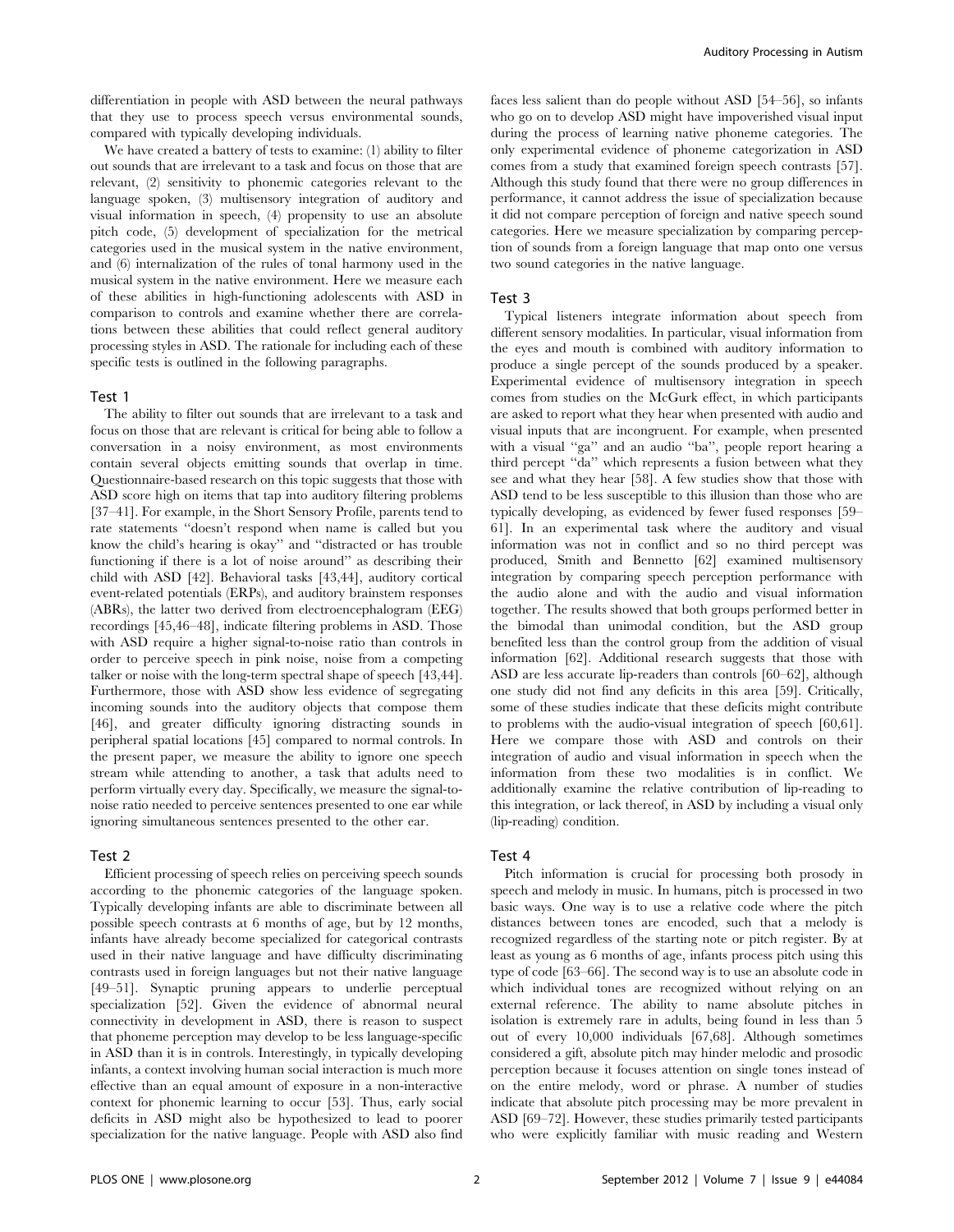musical nomenclature, as the tasks required naming notes in Western notation. Here we measure the prevalence of absolute pitch processing in ASD using a task that does not require explicit knowledge of musical structure and can therefore be used in nonmusicians with and without ASD.

#### Test 5

Just as exposure to a language early in development leads to perceptual processing specialized for that language, exposure to a musical system, such as Western tonality, results in specialized perceptual processing for that musical system [73,74]. Such specialization occurs for both the rhythm (meter) structure [75–77] and the pitch (tonal) structure [64,78], and this musical enculturation is essential for appreciation of the music in one's culture. Meter involves the perceptual extraction of an underlying pulse that can be broken down into different hierarchical beat patterns [75]. Simple meters involve strong and weak beat durations that form simple ratios (e.g., 2:1), whereas complex meters involve strong and weak beat durations that form complex ratios (e.g., 3:2) [73,79]. Typically developing 6-month-old infants are able to detect changes in simple meters that are common in Western music as well as changes in complex meters that are rare in Western music but common in Eastern European music [75]. Similar to the enculturation that occurs in language, infants exposed to Western music lose the ability to perceive complex meters in favour of simple meters that are common in their environment by 12 months of age [75,80]. For the same reasons that we suspect less specialization for native phonemic categories in individuals with ASD, namely early developmental differences in brain development and social interaction, we expect that metrical perception would be less Western-specific in those with ASD compared to controls. To our knowledge, no experimental data to date has addressed how those with ASD perceive metrical categories. Here we measure specialization by comparing perception of native and foreign metrical structures that were implemented in short musical sequences.

#### Test 6

As with meter, experience with Western music during development leads to perceptual specialization for the rules of tonal harmony in that musical system. Between 4 and 7 years of age, typically developing children have acquired some implicit knowledge of Western harmonic structure [74,78,81,82]. Chord sequences follow preference rules such that a sequence sets up expectations in enculturated listeners for which chords are likely to come next, and these expectations can be measured implicitly with reaction times [83–86]. In a typical implicit paradigm, chord sequences are presented, half of which end with expected chords and half with unexpected chords. Response times on an indirect task, which does not require judging the sequence itself, but rather just making a speeded judgment on the final chord (the target), such as a timbre identification task, are compared for sequences with expected and unexpected endings. For example, when the final chord of the sequence functions as the tonally related (supposed to be expected) tonic chord, response times on this chord were faster than when the final chord functions as the lessrelated (supposed to be less-expected) subdominant chord [82,83,85,86]. The construction of these experimental stimuli allows the conclusion that listeners have acquired knowledge about the regularities of the Western tonal system, which provides the basis to develop expectations for the final chord type (favoring the tonic over the subdominant). This cognitive priming interpretation contrasts with a sensory priming interpretation. Sensory priming would predict faster processing for the subdominant chord based on the advantages of repetition priming (the repeated presentation of the subdominant inside the sequence) which does not require tonal knowledge. One study asked participants with ASD to report aloud if chord sequences sounded complete or not [87]. Those with ASD were found to process chord sequences similarly to controls in this respect [87]. This study measured accuracy, but reaction times might be a more sensitive measure to reveal group differences. Here we examined harmonic priming by measuring both accuracy and reaction time, and by using an indirect task (i.e., participants were not asked to explicitly judge the sequences' endings, but were instead asked to quickly discriminate between two target timbres).

In sum, we have developed a battery of tests that measures auditory perceptual processing across the domains of speech (filtering, phoneme categorization and multisensory integration) and music (absolute pitch, meter categorization and harmonic priming). We expect that relative to those who are typically developing, those with ASD would focus more on surface details and less on relative or categorical aspects that are often most important. Our goal is to produce an auditory profile that characterizes high-functioning ASD that could help to inform remediation programs related to auditory processing in communication and social functioning.

## Methods

## Participants

This research was approved by the McMaster University Research Ethics Board and conforms to the Canadian Tri-Council Policy Statement on Ethical Conduct for Research Involving Humans. Written informed consent was obtained from all participants as well as their parents. A total of 54 adolescent male participants (*M* age = 14.8 years,  $range = 11$  to 18 years) were tested, 27 with ASD (15 Asperger's syndrome and 12 High-Functioning Autism) and 27 showing typical development (controls). Among the ASD group, 16 participants had diagnoses (ADOS and ADI) [88,89] that were completed at the Offord Centre in Hamilton and 11 confirmed through a letter from their family doctor (diagnosis outside of Hamilton) because ADOS and ADI scores were not available. None of the participants in the control group had a family member with ASD, but 11 out of 27 participants in the ASD group (41%) reported a family member with this disorder. All participants were monolingual English speakers, who had similar chronological age and years of musical experience (see Table 1). Among participants who had some musical experience (19 controls and 16 ASD), their experience was similar across the groups. The control group collectively represented 8 instruments (drums, guitar, piano, saxophone, trumpet, trombone, violin, and recorder), while the ASD group collectively represented 11 instruments (French horn, recorder, trumpet, cello, piano, guitar, harmonica, keyboard, glockenspiel, viola and drums). Participants in both groups were more likely to report learning how to play these instruments in the context of a music class at school or from a family member at home instead of through private lessons. Interestingly, the reported estimate of absolute pitch was higher in the ASD group (22%) than the control group (4%), despite the fact that none of the participants had been tested previously for this ability. With respect to family background, both groups reported on average having one sibling, although there was a range of 0 to 4 siblings per household. Finally, most participants identified themselves as being right-handed (74% controls and 85% ASD) rather than left-handed.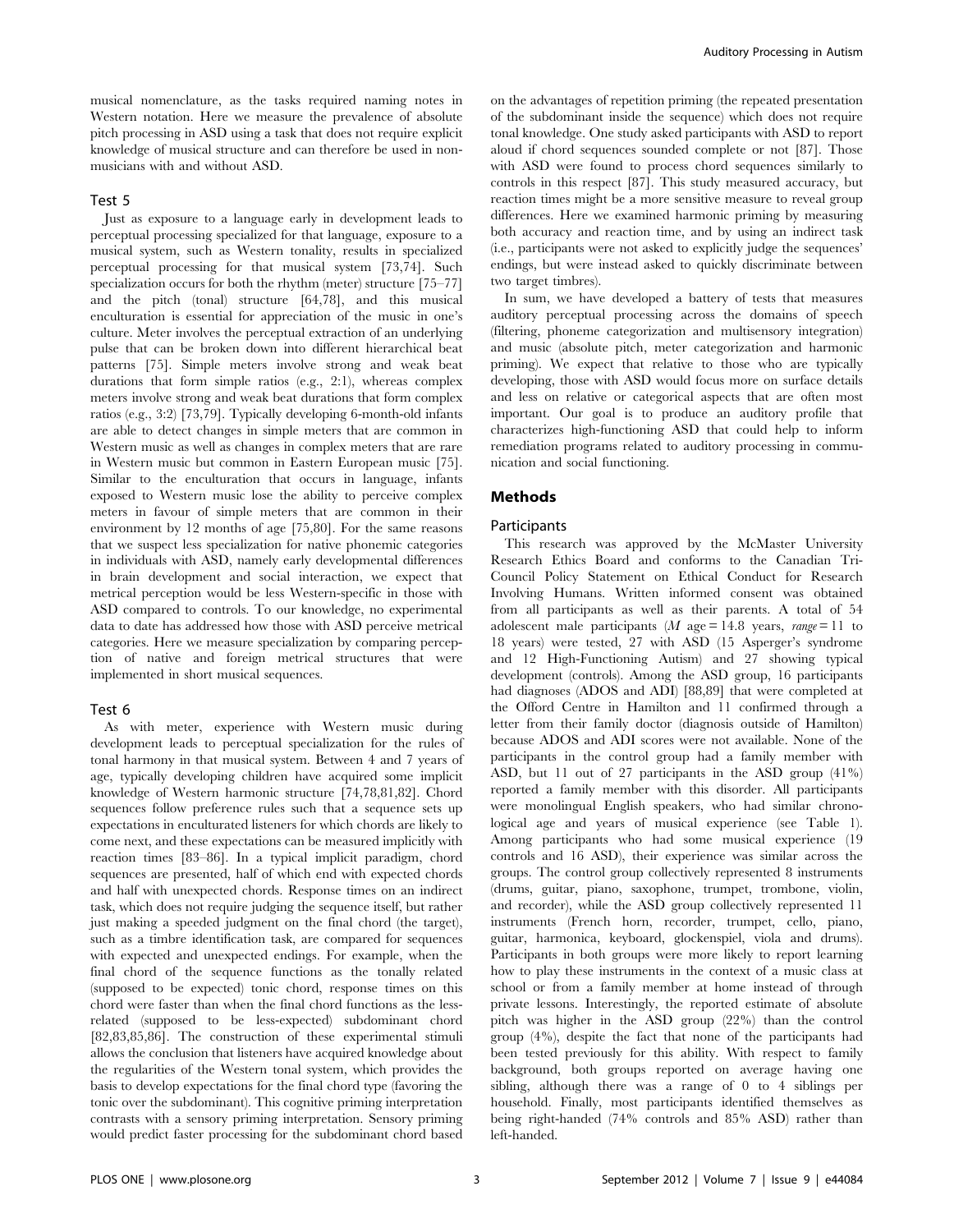Table 1. Demographic and background information by group.

|                        | Control      | ASD          |
|------------------------|--------------|--------------|
|                        | Mean (SD)    | Mean (SD)    |
| Age, in years          | 14.6 (2.0)   | 15.0(1.7)    |
| Music, in years        | 2.7(2.9)     | 2.3(2.8)     |
| <b>Forward Digits</b>  | 10.4(2.3)    | 9.6(2.1)     |
| <b>Backward Digits</b> | 5.7(1.9)     | 5.6(2.2)     |
| PPVT, standard         | 112.3 (9.7)  | 107.2 (16.4) |
| Leiter, standard       | 106.4 (15.4) | 99.4 (17.0)  |

Note. Music = Years of Musical Experience; PPVT = Peabody Picture Vocabulary Test; Leiter = Leiter International Performance Scale. doi:10.1371/journal.pone.0044084.t001

#### Procedure and Measures

All participants in the control group were tested at McMaster University. Participants with ASD were either tested at McMaster  $(n = 16)$  or in a quiet room in their own home  $(n = 11)$  if they lived outside Hamilton. All efforts were made to ensure consistency between testing locations, such that testing in the home was free from distractions. Participants were told that they would be asked to play a series of games using paper and pencil or a laptop computer (Acer Notebook) that was connected to a set of headphones (Sennheiser HAD 200). They were asked to perform to the best of their ability and were assured that they would receive practice trials before starting each game to ensure that they understood the instructions.

After obtaining informed consent, all participants were tested in the same order on the following tasks: Pitch Discrimination (based on [90]), Absolute Pitch (based on [63,91]), Harmonic Priming (based on [85]), Digit Span Subtest of the Wechsler Memory Scale-III [92], Peabody Picture Vocabulary Test-III [93], McGurk Auditory-Visual Integration Task (based on [58]), Phoneme Categorization (based on [49]), Metrical Categorization (based on [75]), Hearing Thresholds, Competing Sentences Test (based on [94]), and Leiter International Performance Scale [95]. We did not measure full scale intelligence as we were interested in particular skills, such as digit span (as some of our tasks had memory demands) and receptive vocabulary (given the linguistic components involved in our tasks). While participants completed these measures, caregivers were asked to complete a Background Information Form. Those with ASD took approximately 4 hours  $(2\times2$ -hour sessions) to complete the auditory battery, whereas those in the control group took approximately 3 hours. Participants were compensated \$10 for each hour of their time, and received a debriefing statement at the end of the session.

#### Background and Baseline Measures

Background information form. This parental report contained 16 questions across four areas: demographic information, language exposure, family background and musical training.

Leiter international performance scale [95]. This standardized test measures non-verbal intelligence through the use of visualization and reasoning. The four subscales took approximately 30 minutes to complete.

Peabody picture vocabulary test-III [93]. This standardized test measures receptive vocabulary through the use of pictures and took approximately 25 minutes to complete.

Digit span subtest of the wechsler memory scale-III [92]. The forward digit span portion of this standardized test measures short-term memory and involves repeating back sequences of 1 to 9 digits. The backward digit span portion measures working memory and involves repeating back sequences of 1 to 9 digits in the opposite order to that presented. This subtest took approximately 5 minutes to complete.

Hearing thresholds. Thresholds were measured in the right and left ears at 500, 1000, 2000, 4000, and 8000 Hz. Each tone was first presented at 30 dB SPL and adjusted for intensity using a programmable attenuator [96]. Participants were instructed to raise their hand whenever they heard the tone. Following standard audiological assessment procedures, the signal was increased or decreased in amplitude by 2 dB from the previous trial depending on whether the participant was able to detect the tone on the previous trials. The stopping rule for each frequency was three consecutive missed trials. Threshold was measured as the intensity at which a tone for a particular frequency was detected 50 percent of the time. Normal hearing involves an absolute threshold between 0 dB and 20 dB (specifically, 9.5 dB at 500 Hz, 5.3 dB at 1000 Hz, 4.3 dB at 2000 Hz, 8.0 dB at 4000 Hz, and 18.7 dB at 8000 Hz) [97]. This test took approximately 10 minutes to complete.

Pitch discrimination [90]. On each of 40 trials, two pure tones were presented separated by 1 sec using Presentation 11.0 [98]. The first tone was always 524 Hz while the second tone was higher or lower in pitch by .25 (8 Hz), .50 (15 Hz), 1.00 (30 Hz) or 2.00 (61 Hz) semitones. Participants were instructed to press the "up" arrow on the keyboard ("A" key) if the second tone was higher in pitch than the first tone and press the ''down'' arrow on the keyboard (''L'' key) if the second tone was lower. The order of trials was randomized across participants. This task took approximately 10 minutes to complete.

#### Speech Perception Measures

1. Competing sentences test (based on [94]). This test measured the signal to noise ratio needed to repeat back a simple sentence (5 to 6 words) spoken by a male speaker in one ear while ignoring a semantically related sentence in the other ear. The distracting sentence (the ''noise'') was presented at 50 dB above each individual's threshold at 1000 Hz. A response was counted as correct if it contained at least two words from the target sentence and no words from the distracting sentence. The test was programmed using Microsoft Visual Basic and presented on the laptop computer, connected to a programmable attenuator [96]. The signal was initially presented to all participants at 30 dB above their hearing threshold for 1000 Hz. A Bayesian adaptive psychometric procedure [99] was used such that the test ended when the standard deviation of the signal threshold estimate reached 1.5 dB or less. Performance was indicated by the signal to noise ratio (SNR) (signal in dB – noise in dB) at which performance was 50 percent correct. This test took approximately 15 minutes to complete.

2. Phoneme categorization (based on [49]). On each trial, participants heard three 300 msec phonemes in an ABB or AAB format and determined whether the first or last phoneme was different from the other two. All of the speech sounds were from a South African language (Zulu) and spoken by the same female native speaker. Two sets of two phoneme categories were used such that one contrast (24 trials) mapped onto distinct phonemic categories in English (specifically, voiced lateral fricative vs. voiceless lateral fricative) and should therefore be easy for English speakers to discriminate, whereas the other contrast (24 trials) mapped onto the same phonemic category in English (specifically,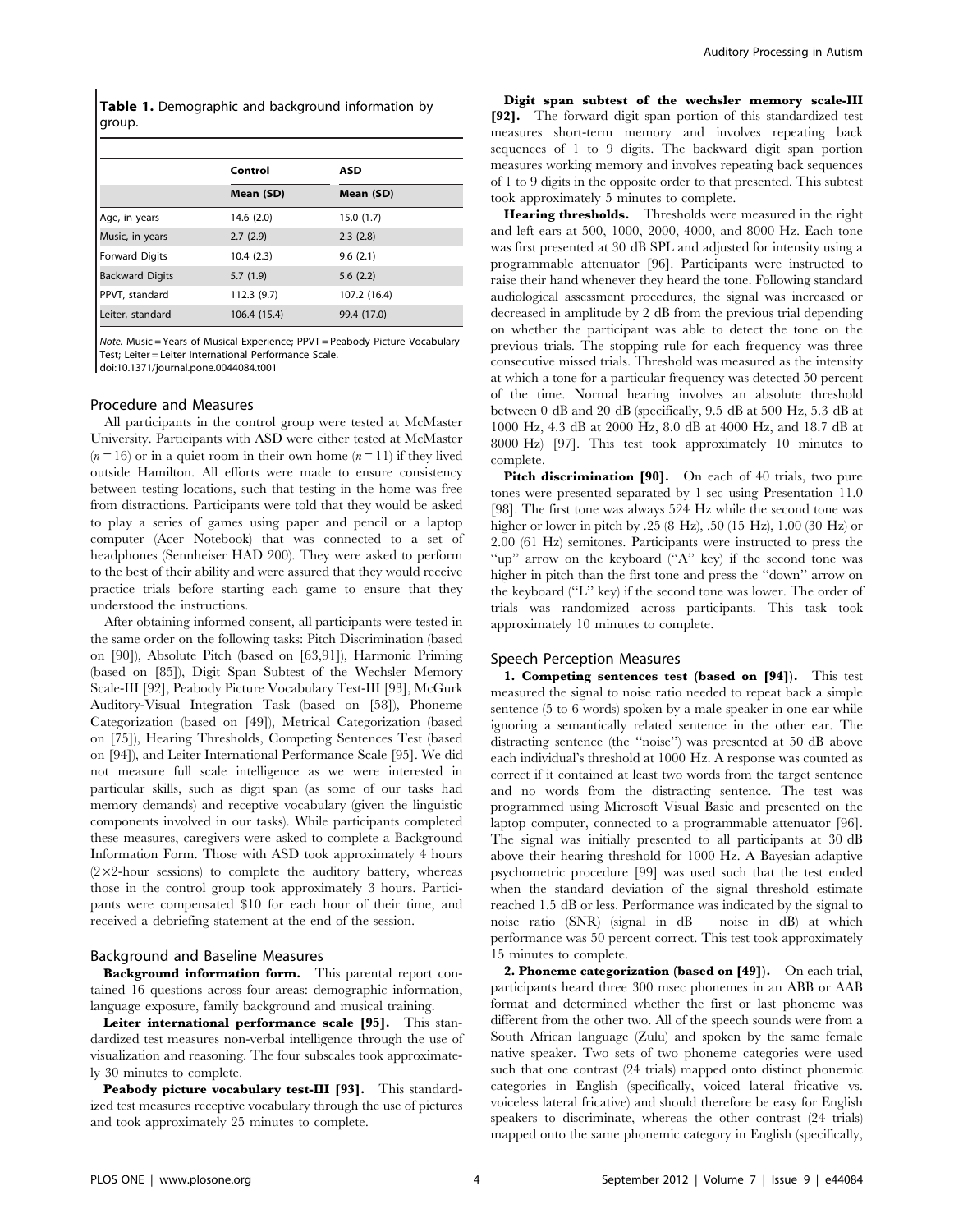plosive bilabial stop vs. implosive bilabial stop) and should therefore be more difficult for English speakers to discriminate. On each trial, for each of the three phonemes, one of 6 possible tokens for a given phoneme (matched in duration and fundamental frequency) was chosen randomly with the constraint that the same token could not be used twice in the same trial. The measure of interest was the comparison between accuracy on the one- and two-category mapping conditions. Before starting each test condition, participants received 6 practice trials where they were asked to discriminate between contrasts in the one- and the twocategory mapping conditions. We used stimuli from both test blocks in the experimental phase to ensure that participants in the practice phase understood the task instructions. Participants were told to respond as accurately as they could. The task was programmed in Presentation 11.0 [98]. The order of stimulus presentation was randomized across participants. This task took approximately 15 minutes to complete.

3. McGurk task (based on [58]). This computerized task measured the audio-visual integration of speech. On each trial, participants heard and/or saw a face making mouth movements for a consonant-vowel pair ("ba", "ga", or "da") that was produced 6 times at a normal speaking rate. There were three types of audiovisual trials: matched auditory ''ba'' plus visual ''ba'' (12 trials); matched auditory ''ga'' plus visual ''ga'' (12 trials); and mismatched auditory ''ba'' plus visual ''ga'' (24 trials). There were four types of single modality control trials presented after the audiovisual trials: auditory only ''ba'' (6 trials), auditory only ''ga'' (6 trials), visual only ''ba'' (6 trials), and visual only ''ga'' (6 trials). There were five tokens each of ''ba'' and ''ga''. On each trial, one token was chosen randomly. Participants were asked to indicate what they heard (or saw in the case of visual only trials) by pressing "1" if they heard "ba", "2" if they heard "ga", and "3" if they heard ''da''. If participants were integrating the audio-visual information in the mismatched trials then they should report hearing ''da'' (McGurk illusion). The measures of interest were the susceptibility to the McGurk illusion and the relative contribution of lip-reading to multisensory integration. Participants were instructed not to stop looking at the face in the video until she stopped talking, and their behavior was monitored in this regard throughout the task. The task was programmed in Presentation 11.0 [98]. The order of stimulus presentation was randomized across participants. This task took approximately 20 minutes to complete.

# Music Perception Measures

1. Absolute pitch (based on [63,91]). In the initial control condition, on each trial participants heard a 500 msec piano tone, followed by 16 seconds of silence, followed by a second tone that was either at the same pitch (6 trials) or one semitone higher (3 trials) or lower (3 trials), and indicated whether the two pitches were the same or different. The experimental condition was identical except that the silent period contained a 500 msec pause, then 15 interfering tones (randomly chosen on each trial but ranged within an octave such as A2/110 Hz to F3/175 Hz), followed by a pause of 8 seconds and then the final tone. The same random order of trials was used for each participant. The stimuli were presented in Windows Media Player 10.0. A perfect score on the experimental condition indicated absolute pitch processing. This task took approximately 15 minutes to complete.

2. Metrical perception. Using the stimuli of [75], on each trial participants were first familiarized for 15 seconds with a melody based on traditional Eastern European folk music that either (4 trials) had a Western-typical simple meter (8 note measure subdivided into 2+2+2+2 250 msec beats) or (4 trials) had a

Western-atypical complex meter (7 note measure subdivided into 3+2+2 250 msec beats). Following each familiarization, a 30 second test melody was presented that contained an extra note that either preserved the metrical structure of 8 or 7 beats, or added one beat to it, transforming the simple meter into a complex 9-beat meter or the complex meter into a simple 8-beat meter. Before starting the test condition, participants received 5 practice trials using a familiar melody (''Mary Had a Little Lamb'') to ensure that they understood the instructions. Participants were asked to indicate if the two melodies had the same beat or not. Using a response box, participants pressed ''1'' if the two melodies were "very well" matched, "2" if the two melodies were ''somewhat well'' matched, ''3'' if the two melodies were ''somewhat poorly'' matched, and ''4'' if the two melodies were ''very poorly'' matched. The task was programmed in Presentation 11.0 [98]. The order of stimulus presentation was randomized across participants. This task took approximately 25 minutes to complete.

3. Harmonic priming (from [85]). The task was programmed in Presentation 11.0 [98]. In this implicit task participants heard an eight-chord sequence (with the first seven chords, each sounding for 620 ms, defining the prime context, played in piano) on each trial, and indicated whether the 8th chord (the target, duration of 2000 msec) was played in ''piano'' or ''harp'' timbre. Unlike in the original experiment by [85], we changed the way that participants made their response by using the terms ''piano'' and ''harp'' instead of Timbre A and Timbre B. Importantly, in half the chord sequences, the target chord functioned as the tonic chord (preceded by the dominant chord; 12 trials), whereas in half, it functioned as the subdominant chord (preceded by the tonic chord; 12 trials). There are seven chords that define a key in Western tonal music. Each of these chords is based on a different degree of the scale that forms a hierarchy of stability, depending on the currently installed key. The most stable chord is the tonic (I), and all other chords are perceived in relation to this chord. The next most stable chord is the dominant (V), followed by the subdominant (IV) chord, etc. If participants process these chords according to the regularities of Western tonal music, faster response times are predicted for the tonic targets, which are supposed to be the appropriate, expected ending, than for the subdominant targets, which are also part of the tonality, but are less expected (Figure 1). If participants do not show this cognitive priming effect, they might be influenced by sensory (repetition) priming, leading to faster processing of the subdominant targets, which also occurred in the prime context, than of the tonic targets, which did not occur in the prime context. Note that both predictions require processing the sequences globally as the last two chords are kept constant between the two conditions across the sequence set. Participants initially received 12 practice trials involving single chords to ensure that they understood the instructions of the speeded timbre discrimination task. They were instructed to respond as fast and as accurately as possible and both speed and accuracy were analyzed. The order of stimulus presentation was randomized. This task took approximately 15 minutes to complete.

# Results

# Background and Baseline Measures

The groups were matched in chronological age,  $(p=.43, M)$  $df = -.407, 95\% \text{ CI} [-1.435, .620], \text{ in non-verbal intelligence},$  $(p= .12, M \text{ dif}= 6.963, 95\% \text{ CI} [-1.884, 15.809]),$  in receptive vocabulary,  $(p = .18, M \text{ dif} = 5.074, 95\% \text{ CI} [-2.344, 12.492]),$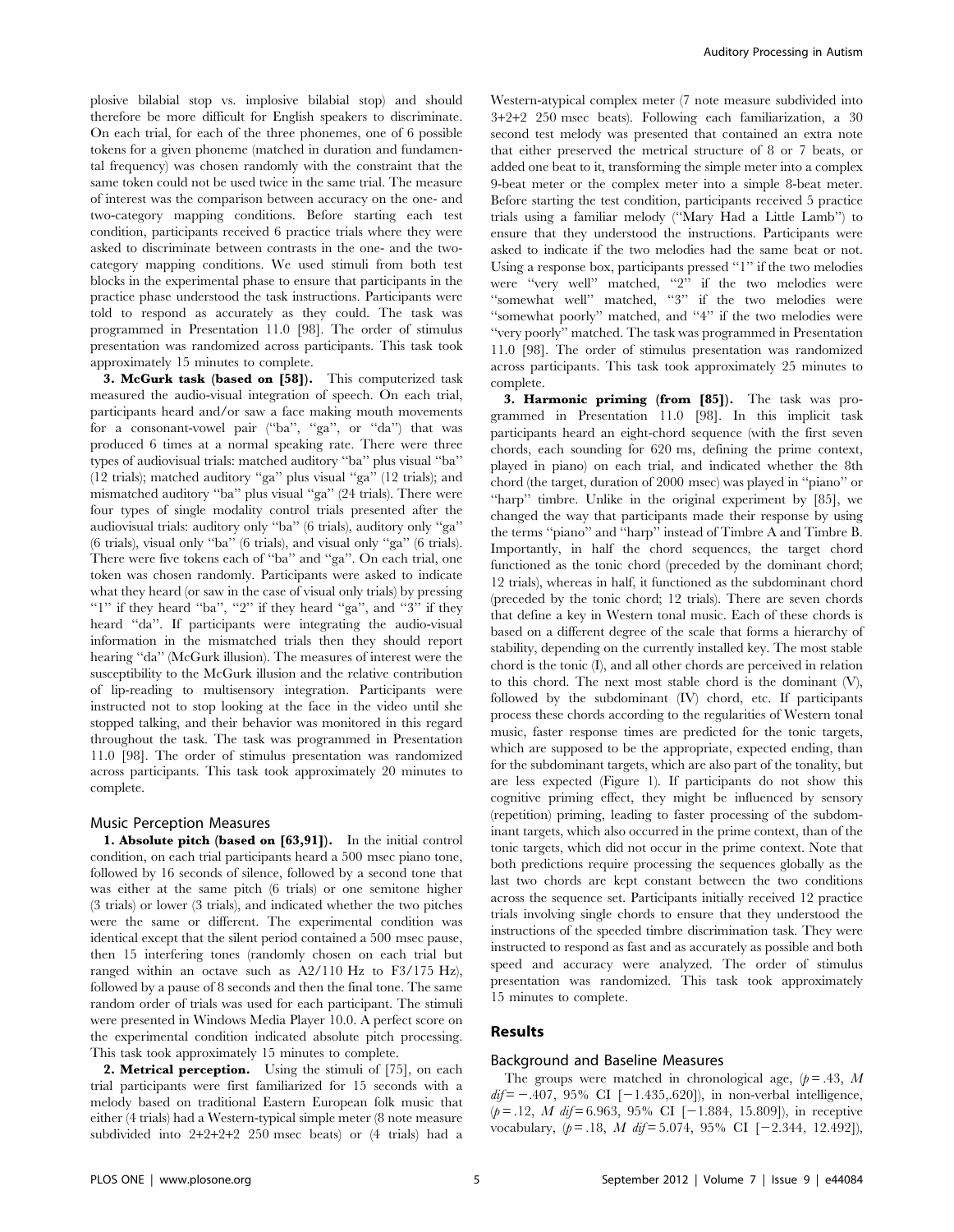

Figure 1. Example stimuli for Harmonic Priming Task (from [85]). The 6 chords of the prime context are shown on the left. These are followed by either a dominant (V) to tonic (I, expected) progression or a tonic (I) to subdominant (IV, less expected) progression. Note that the target chord repeats in the prime context for the less-expected subdominant target chord (IV chord), but not for the expected tonic target chord (I chord), ruling out sensory priming explanations of observed processing differences (adapted from [130], Figure 2). doi:10.1371/journal.pone.0044084.g001

and in musical experience,  $(p = .60, M \text{ dif} = .407, 95\% \text{ CI} [-1.128,$ 1.943]) (Table 1).

Digit span. An ANOVA revealed a main effect of condition,  $F(1, 52) = 243.04, p< .001, \, \varsigma^2 = .82 \, (M \, df = 4.296, 95\% \, \text{CI} \, [3.743,$ 4.849]), with better performance for forward than backward digit span, but no main effect of group ( $p = .39$ , M dif = .444, 95% CI  $[-.591, 1.480]$ , or interaction involving group ( $p = .23$ ) (Table 1). In sum, there were no significant differences between control and ASD groups in short-term or working memory for digits.

Hearing thresholds. An ANOVA conducted on hearing thresholds revealed a main effect of condition,  $F(1, 52) = 12.24$ ,  $p = .001$ ,  $\varsigma^2 = .20$  (*M dif* = .98, 95% CI [.416, 1.54]), with better performance in the right than the left ear, and a main effect of frequency,  $F(4, 52) = 14.90$ ,  $p < .001$ ,  $q^2 = .23$  with better performance for lower than higher frequencies tested. However, there was no main effect of group and no interactions (all  $ps > .63$ ). In sum, there were no significant differences in hearing thresholds between control and ASD groups.

Pitch discrimination. An ANOVA conducted on accuracy scores revealed a main effect of direction,  $F(1, 52) = 6.45$ ,  $p = .01$ ,  $\varsigma^2 = .11$  (*M dif* = .29, 95% CI [.06,.52]), with better performance for rising than falling pitch, and a main effect of size,  $F(1, 1)$  $(52) = 45.24, p < .001, \; \varsigma^2 = .47 \; (M \; df = .83, 95\% \; CI \; [.58, 1.07]),$ with better performance for large than small pitch changes, but no main effect of group or interactions involving group (all  $ps > .05$ ). In sum, control and ASD groups exhibited similar pitch discrimination thresholds.

#### Speech Perception Measures

1. Competing sentences task. An ANOVA conducted on mean signal to noise ratio (SNR) (signal in  $dB$  – noise in  $dB$ ) revealed a main effect of ear,  $F(1, 52) = 21.01, p<.001, \, q^2 = .31$  (M  $df = 2.23$ , 95% CI [1.25, 3.21]; Cohen's  $d = .84$ ), with better performance when the target was presented to the right than the left ear, and a main effect of group,  $F(1, 52) = 52.88$ ,  $p = .000$ ,  $\varsigma^2$  = .54 (*M dif* = 8.31, 95% CI [6.01, 10.61];  $d = 1.95$ ), with better performance for the control than ASD group (Figure 2). There was no significant interaction between ear and group  $(p = .47)$ . To determine whether this performance difference for the competing sentences task is explained by receptive vocabulary, we performed an ANCOVA on mean SNR, with receptive vocabulary as our covariate. The ANCOVA revealed a main effect of group,  $F(1, 1)$ 51) = 47.46,  $p = .000$ ,  $\varsigma^2 = .51$ , but not of ear,  $F(1, 51) = 2.95$ ,  $p = .09$ , and no main effect of receptive vocabulary ( $p = .37$ ). There was a significant interaction between ear and receptive vocabulary,  $F(1, 51) = 5.44, p = .024, \varsigma^{2} = .11$ , with better performance when the target sentence was delivered to the right than left ear, but no significant interaction between ear and group,  $F(1, 51) = 1.56$ ,  $p = .22$ . In sum, those with ASD perform worse than controls when required to filter a spatially segregated stream of information, even after accounting for differences in receptive vocabulary.

2. Phoneme categorization. An ANOVA conducted on accuracy scores revealed a main effect of condition,  $F(1, 1)$  $(52) = 138.02$ ,  $p < .001$ ,  $q^2 = .73$  (*M dif* = 4.50, 95% CI [3.73, 5.27];  $d = 2.85$ ), with better performance for two-category mapping (native categories) than one-category mapping (foreign categories). The main effect of group was not significant ( $p = .58$ , (*M dif* = .50, 95% CI  $[-1.28, 2.28]$ ;  $d= 0.12$ ), but there was an interaction between condition and group,  $F(1, 52) = 4.73$ ,  $p = .03$ ,  $\varsigma^2$  = .083 (Figure 3) such that those with ASD showed a smaller difference between the two-category and one-category mapping conditions than did controls. Simple main effects using independent samples t-tests revealed no significant difference in performance between groups in the native categories  $\lceil t \rceil (52) = 1.56$ ,  $p=$ .13,  $d=$ .43] or foreign categories  $[t<1, d=$ .09] conditions. To determine how much of this performance difference for the phoneme categorization task is explained by receptive vocabulary, given that the task involved verbal instructions, we performed an ANCOVA on mean accuracy scores, with receptive vocabulary as our covariate. The ANCOVA revealed no main effect of condition,  $F(1, 51) = 2.70$ ,  $p = .11$  (*M dif* = 4.50, 95% CI [3.72, 5.28]), no significance for the main effects of group  $(p = .71, M$  $dif = .34$ , 95% CI  $[-1.48, 2.15]$  and receptive vocabulary  $(p = .34)$ , and no significant interaction between condition and receptive vocabulary  $(p = .81)$ . However, the important interaction between condition and group remained significant,  $F(1, 51) = 4.63$ ,  $p = .04$ ,  $\varsigma^2 = .084$ . In sum, those with ASD showed less specialization for native speech sound categories than controls, even after accounting for differences in receptive vocabulary.

3. McGurk task (matched trials). Performance on matched audiovisual trials was close to or at ceiling for both groups (Figure 4, upper panel). For BA trials, performance was 97.5% correct for the control group and 98.4% correct for the ASD group. Planned independent samples t-tests revealed no significant difference in performance between groups in ba responses  $[t<1]$ ,  $d=$ .12], ga responses [ $t<1$ ,  $d=$ .18] or da responses [ $t<1$ ,  $d=$ .10]. For GA trials, performance was 100% correct for both groups. Thus, planned independent samples t-tests could not be performed on these trials because the standard deviation was equal to 0 for both groups. In sum, there were no significant differences between groups in the matched trials.

McGurk task (mismatched trials). Performance was 19.9% correct (i.e., the response was ba when presented with the auditory/ba/and visual/ga/) in the control group and 44.5% correct in the ASD group. Planned independent samples t-tests revealed a significant difference in performance between groups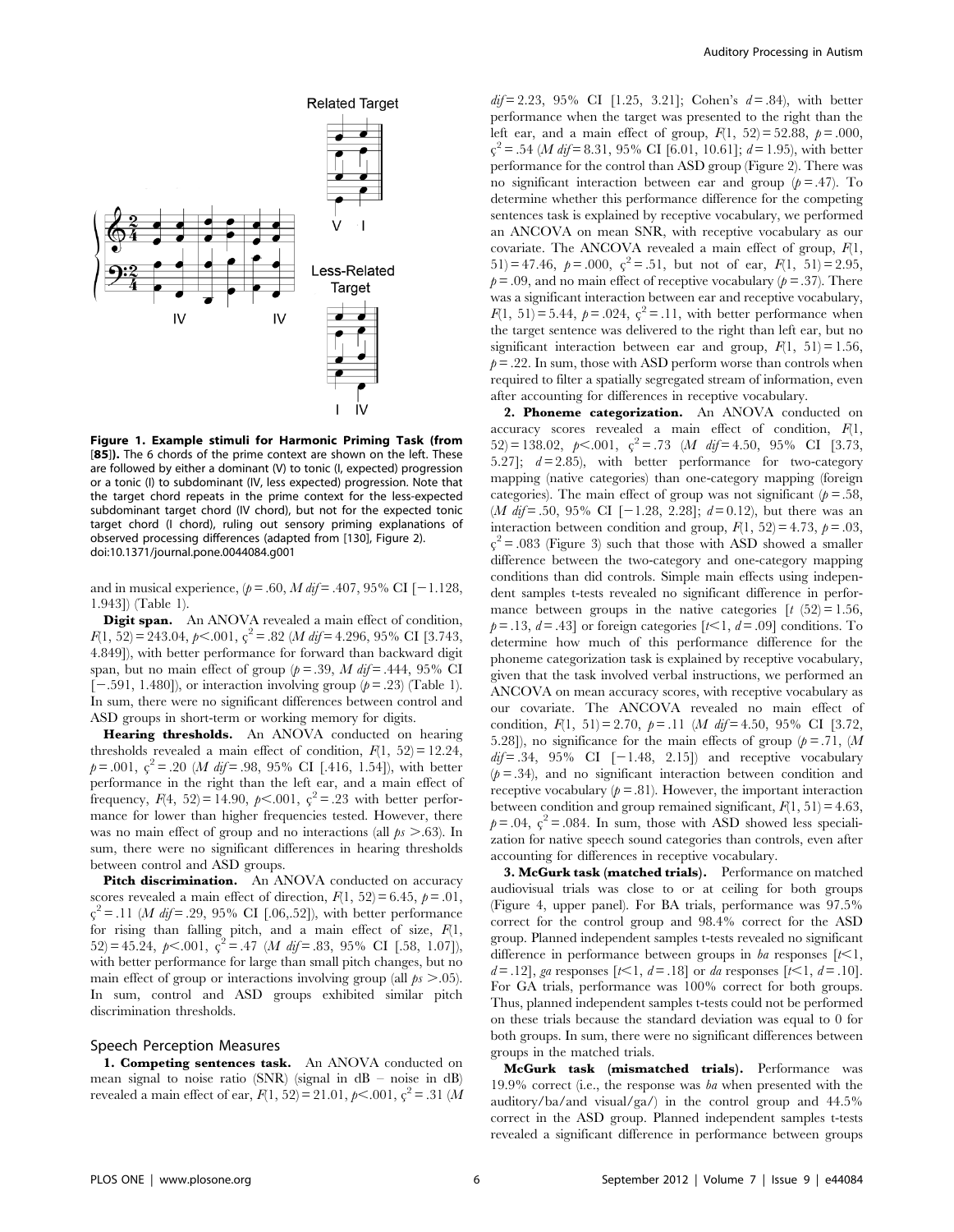

# **Competing Sentences Task**



for *ba* responses  $[t (52) = 2.89, p = .006, d = .79]$  as well as for *da* responses  $[t (52) = 3.01, p = .004, d = .82]$ , although not for ga responses  $[t<1, d = .03]$ . Those with ASD were less likely to integrate audio-visual speech sounds (i.e., less likely to experience the McGurk illusion) as evidenced by fewer da responses and more ba responses than controls.

McGurk task (audio trials). Performance was high for both groups on auditory alone trials. For BA trials, overall performance was 95.0% correct for the control group and 97.5% correct for the



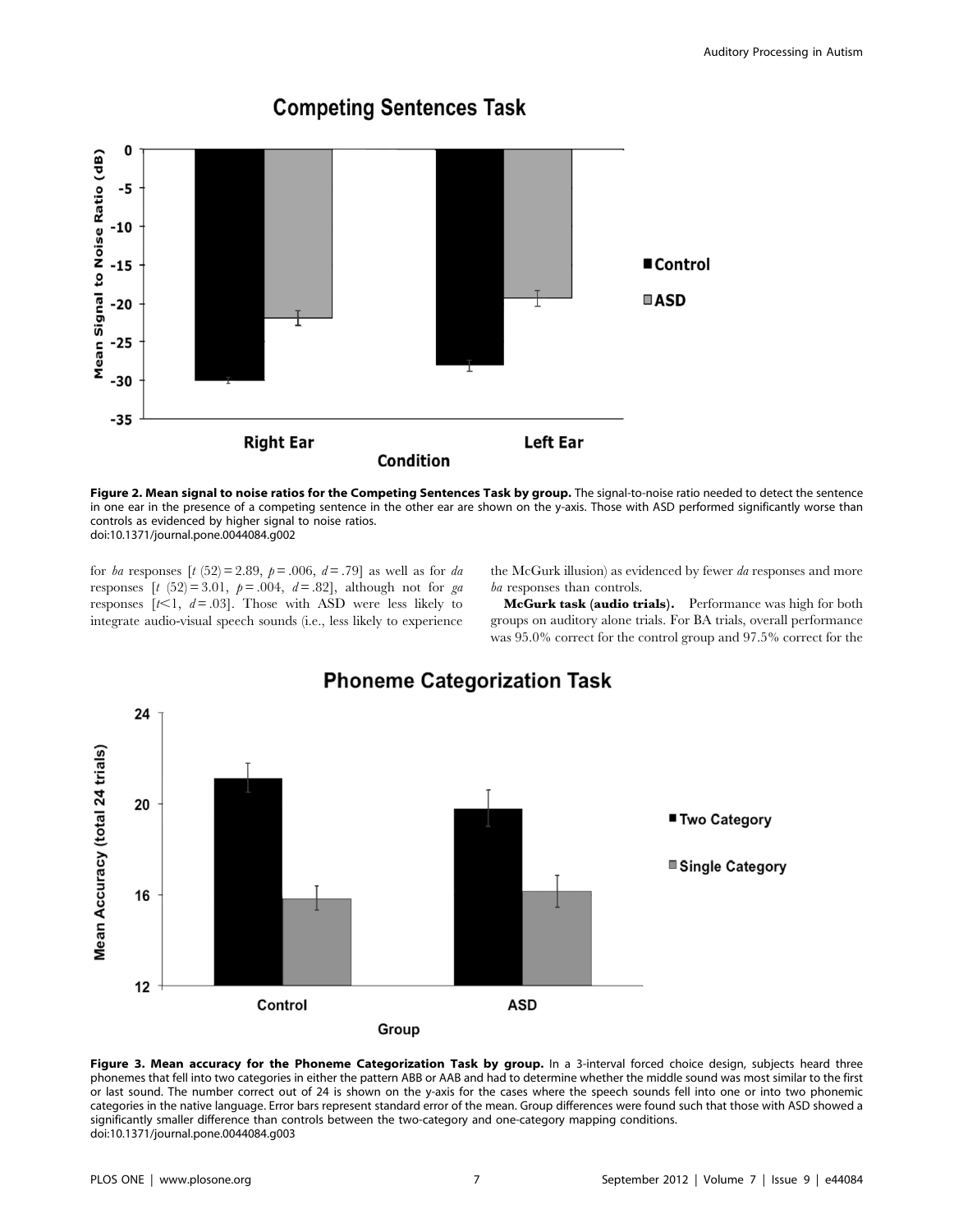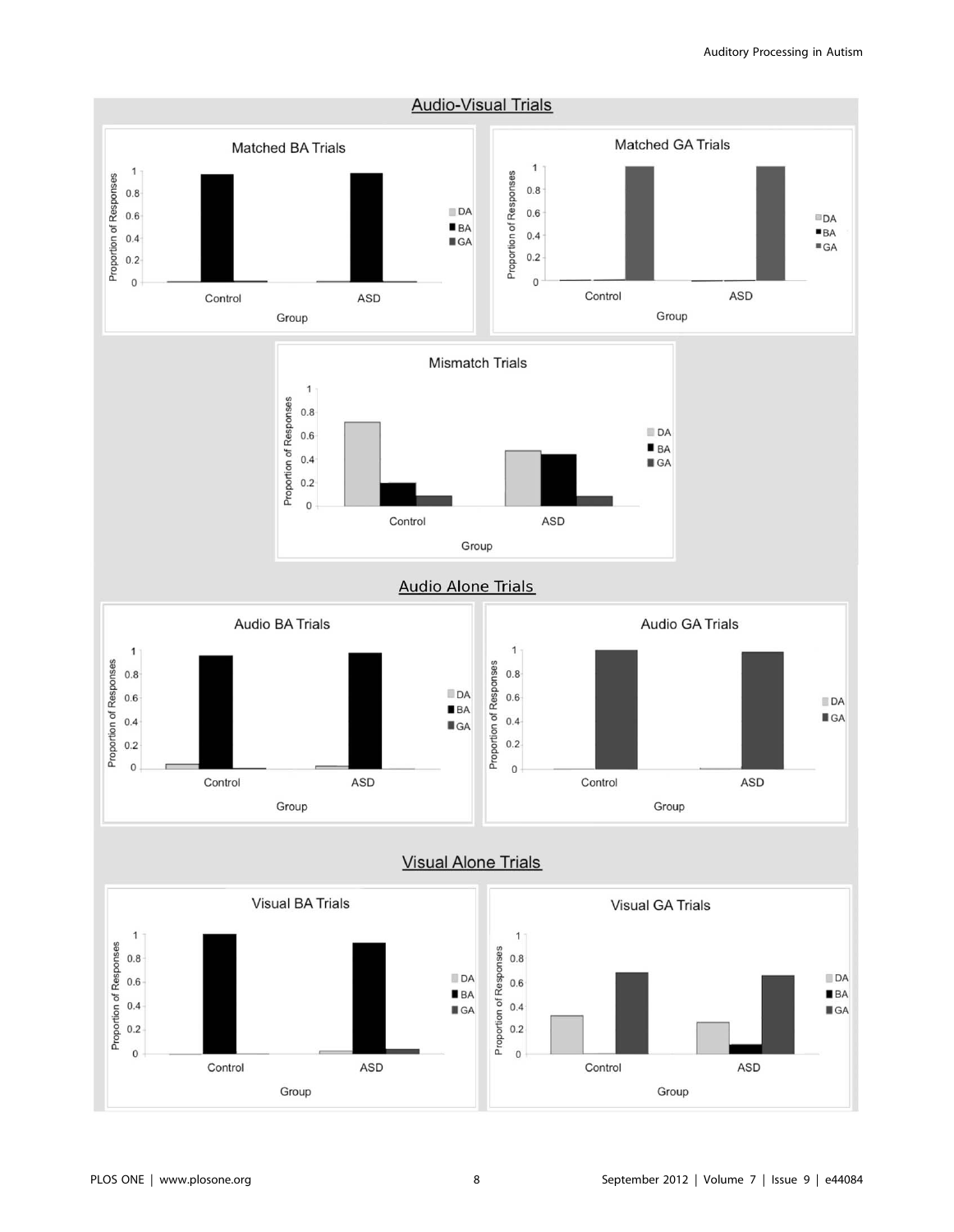Figure 4. Performance in the McGurk Task by group. Proportion of "ba", "da" and "ga" responses are shown for each stimulus type. Audio-Visual Trials. No group differences were found for the matched audio-visual trials. However, group differences were found for the mismatched audio-visual trials with those with ASD being less likely than controls to report hearing "da" (McGurk illusion) than "ba". Audio Alone Trials. No group differences were found for audio-alone trials. Visual Alone Trials. No group differences were found for visual-alone trials. doi:10.1371/journal.pone.0044084.g004

ASD group. Planned independent samples t-tests revealed no significant differences in performance between groups for ba responses  $[t<1, d = .26]$ , da responses  $[t<1, d = .20]$ , or ga responses  $[t (52)=1.00, p=.32 d=.30]$ . For GA trials, overall performance was 100% correct for the control group and 98.2% correct for the ASD group, precluding performance of t-tests on ba, da and ga responses, but indicating very high performance. In sum, performance was at or near ceiling for both groups and there were no measurable significant differences between groups in performance for the audio only trials.

McGurk task (visual trials). For visual only BA trials, performance was 100% correct for the control group and 92.7% correct for the ASD group. Thus planned independent samples ttest could not be performed on ba, da and ga responses, but performance was at or close to ceiling for both groups. For GA trials (more difficult task than BA trials because the place of articulation is at the back of the mouth for/ga/) the groups did not differ in the number of correct (ga) responses, 67.8% for the control group and 65.5% for the ASD group  $[t<1, d=.08]$ . Furthermore, the groups did not differ significantly in the number of correct da responses  $[t<1, d = .20]$  although there was a significant difference in the number of *ba* responses  $[t (52) = 2.95, p = .005, d = .80]$ . Thus, performance was similar across groups in lip reading, although the distribution of errors differed somewhat in the case of GA trials.

In sum, the McGurk Task results indicate that those with ASD were less susceptible to the McGurk illusion, but no group differences were found for auditory alone or visual alone (lip reading) speech sound discrimination.

# Music Perception Measures

**1. Absolute pitch test.** Three participants in the ASD group (3 out of 27 or 11%), but none in the control group (0 out of 27 or 0%), showed perfect performance in this task, indicating absolute pitch processing. To determine whether the ASD sample differed from the normal population, we used the binomial distribution and set the probability of absolute pitch to 5/10,000 [67,68]. The probability of obtaining 3 or more individuals with absolute pitch from a sample of 27 given  $p = 5/10000$  is.0000004. We can therefore robustly reject the null hypothesis that our ASD sample was drawn from the normal population (Figure 5). Next, we conducted an ANOVA to determine if there was a significant difference in pitch memory between controls and those with ASD who did not demonstrate absolute pitch (i.e.,  $n = 24$  ASD,  $n = 27$ controls). The results revealed a main effect of condition,  $F(1, 1)$  $(49) = 142.82, p < .001, \; \varsigma^2 = .75 \; (M \; df = 3.96, 95\% \; CI \; [3.30, 4.63];$  $d = 4.84$ ), with worse performance in the presence of interference tones, but no main effect of group ( $p = .50$ , (*M dif* = .27, 95% CI  $[-.53, 1.07]$ ;  $d = 0.10$ ), or interaction ( $p = .91$ ) (Figure 6). Together, these results indicate that the prevalence of absolute pitch is higher among those with ASD than in the normal population. However, when those with absolute pitch were removed from the sample, no difference in pitch memory between the ASD and control groups was apparent.

2. Meter perception. An ANOVA conducted on accuracy scores revealed a main effect of condition,  $F(1, 52) = 40.23$ ,  $p<.001$ ,  $\varsigma^2$  = .44 (*M dif* = 1.70, 95% CI [1.17, 2.24];  $d$  = 2.61), with better performance for simple (native) than complex meter

(foreign) meters, but no main effect of group  $(F<1, M \text{ dif} = .11,$ 95% CI  $[-.47, .69]$ ;  $d = 0.07$ ). There was, however, an interaction between condition and group,  $F(1, 52) = 4.28, p = .04, \; \varsigma^2 = .08$ (Figure 7), such that those with ASD showed a smaller performance difference between simple and complex meter conditions than controls. Simple main effects using independent samples t-tests revealed no significant difference in performance between groups in the simple meter  $\lceil t (52) = 1.13, p = .27, d = .31 \rceil$ or complex meter  $[t (52) = 1.69, p = .10, d = .46]$  conditions. In sum, those with ASD showed less specialization for simple meters than controls. To determine how much of this performance difference for the meter categorization task is explained by receptive vocabulary, given that the task involved verbal instructions, we performed an ANCOVA on mean accuracy scores, with receptive vocabulary as our covariate. The ANCOVA revealed no significant effects of condition ( $p = .62$ , M dif= 1.70, 95% CI [1.16, 2.25]), group  $(p = .53, M \text{ dif} = .18, 95\% \text{ CI} [-.40, .77])$ , or receptive vocabulary,  $F(1, 51) = 1.75$ ,  $p = .19$ , and the interaction between condition and receptive vocabulary was also not significant. Importantly, the interaction between condition and group remained significant,  $F(1, 51) = 3.86, p = .05, \varsigma^2 = .070$ . Together, these results indicate that even after accounting for receptive vocabulary, those with ASD still show a smaller difference in performance between simple (native) and complex (foreign) meter compared to controls.

3. Harmonic priming task. Due to technical problems, the data are missing for 1 participant in the control group and 5 participants in the ASD group. To ensure that the groups were matched on accuracy, we conducted a  $2\times2\times2$  ANOVA on accuracy scores with harmonic target type and timbre as withinparticipant factors and group as a between-participants factor. The only significant effect was the main effect of timbre,  $F(1, 1)$  $(45) = 10.62$ ,  $p = .002$ ,  $q^2 = .19$ , M dif = .26, 95% CI [.10,.42];  $d = .66$ , with both groups performing more accurately for piano chords than for harp chords (Figure 8a).

When calculating the response time performance for each participant, only correct responses were included. Response times that were less than 250 msec or greater than 2,500 msec were excluded from the analyses, which are considered to be conservative cutoffs for outliers for reaction time data [100]. These reaction times occurred infrequently (13 out of 2 256 responses) and accounted for less than 1% of total responses. Additionally, one participant with ASD was removed from the final sample because of mean reaction times that were 4 standard deviations slower than the group means.

A  $2\times2\times2$  ANOVA conducted on correct response times revealed a main effect of harmonic target type,  $F(1, 45) = 9.68$ ,  $p = .003$ ,  $\varsigma^2 = .18$ , M dif = 21.42, 95% CI [7.55, 35.28];  $d = .36$ , with faster performance for expected tonic chords than unexpected subdominant chords, and a main effect of timbre,  $F(1, 1)$  $(45) = 79.242$ ,  $p < .001$ ,  $\varsigma^2 = .64$ , M dif = 101.45, 95% CI [78.49, 124.40];  $d = 1.69$ , with faster performance for harp than piano chords, but no main effect of group  $(F<1)$ . There were also no interactions involving group  $(p > 0.21$ ; Figure 8b). There was an interaction between timbre and harmonic target type,  $F(1)$ ,  $(45) = 3.95, p = .05, \; \varsigma^2 = .08.$  Thus two  $2 \times 2$  ANOVAs were conducted by group on reaction times for piano and harp endings separately. The ANOVA on piano endings revealed a main effect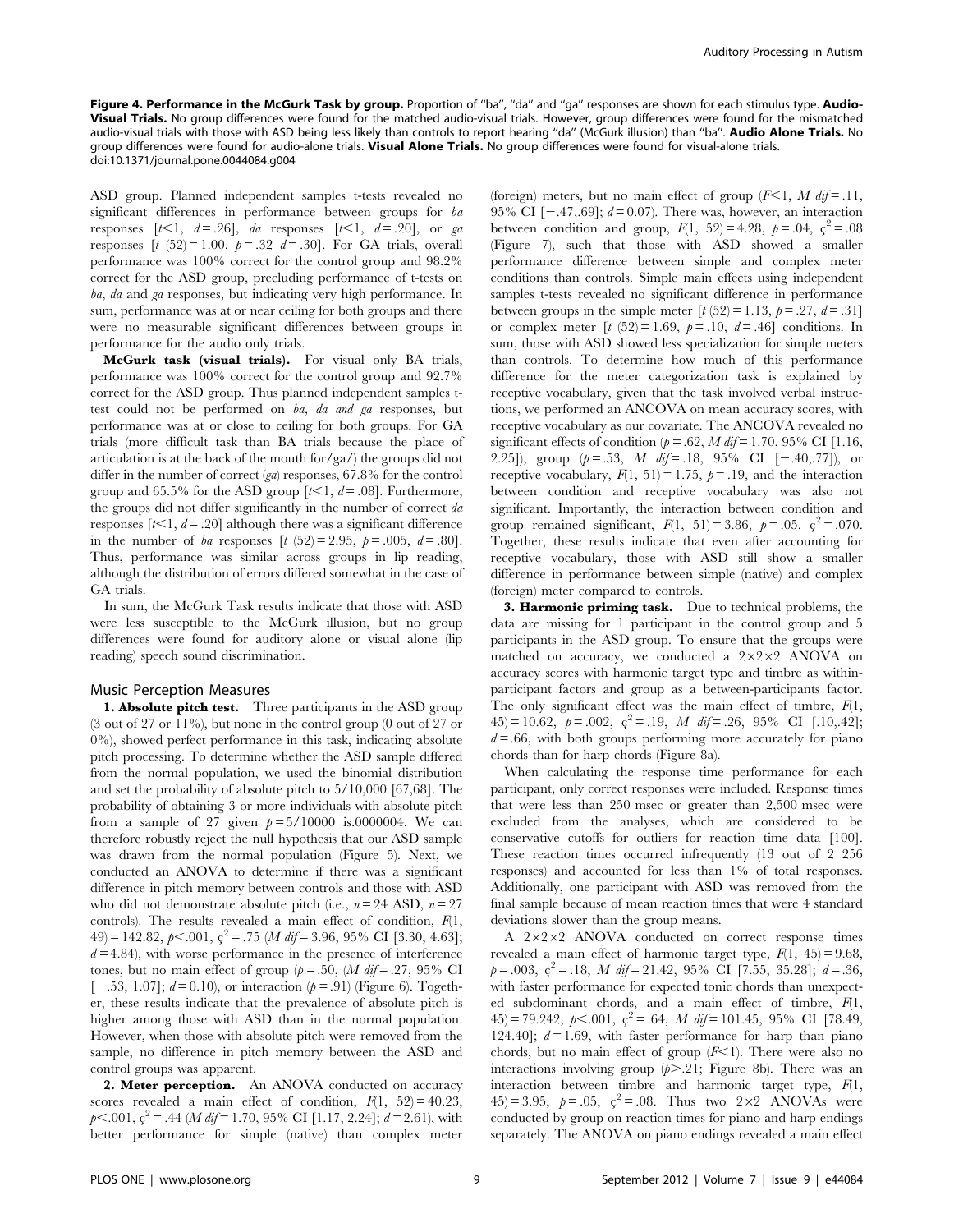

Figure 5. Distribution of absolute pitch scores by group. The size of the bubbles (and the number in each bubble) indicate the number of subjects who obtained each score (number correct out of 12 trials). The column of bubbles on the left represents the ASD data and the column on the right the control data. Three participants with ASD but no controls showed perfect performance, indicative of absolute pitch processing. doi:10.1371/journal.pone.0044084.g005



Figure 6. Mean accuracy for the Absolute Pitch Test by group. Mean number correct out of 12 for determining whether two tones had the same or different pitches when there were 0 or 15 interference tones, after removing the three ASD subjects with perfect scores in the 15-tone interference condition indicative of absolute pitch. Error bars represent standard error of the mean. There were no significant differences in performance between groups after removing these participants. doi:10.1371/journal.pone.0044084.g006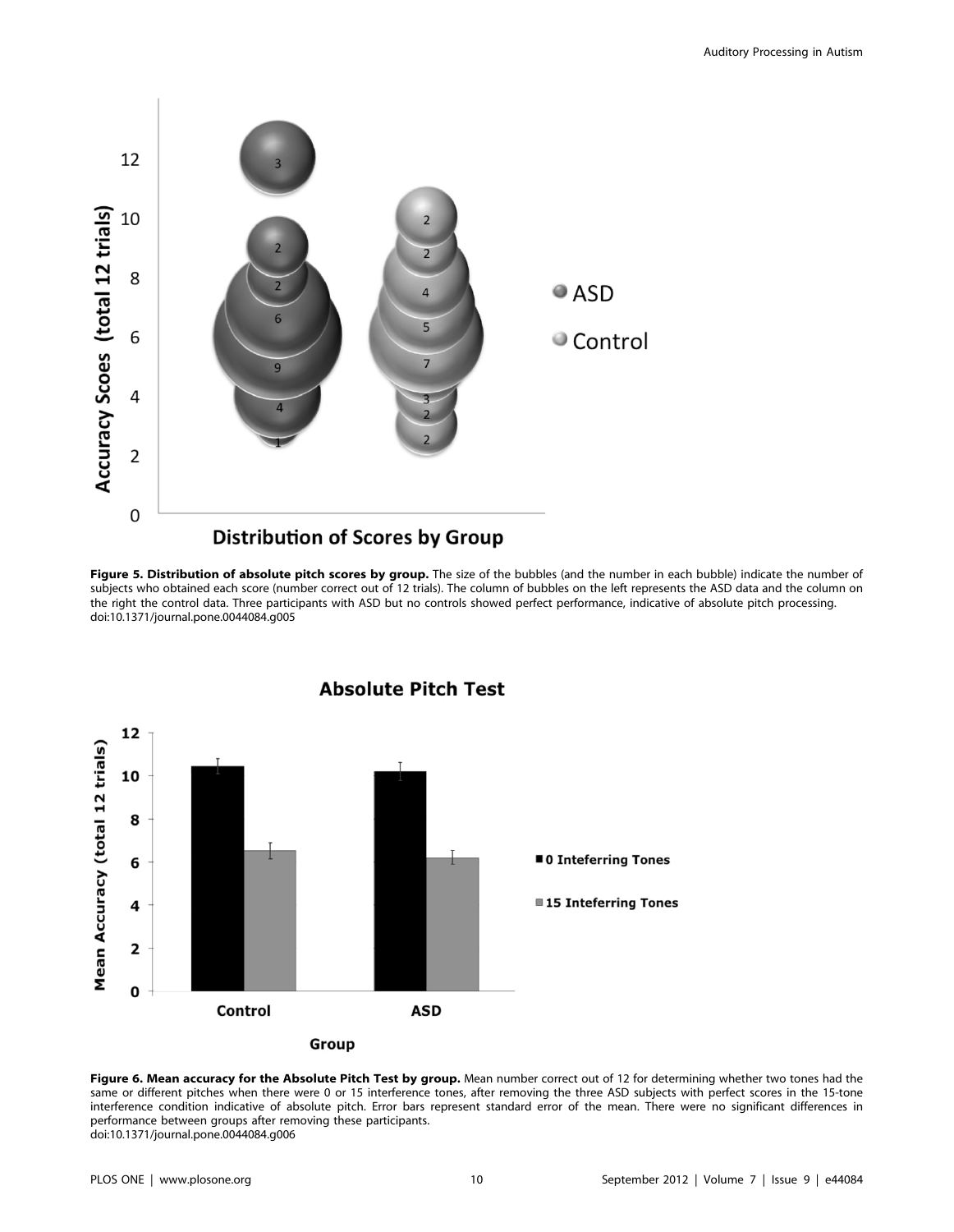

Figure 7. Mean accuracy for the Meter Categorization Task by group. Number correct out of 8 trials is shown on the y-axis. On each trial, it was to be determined whether an excerpt had the same or a different meter compared to a standard excerpt. Error bars represent standard error of the mean. Group differences were found such that those with ASD showed a significantly smaller difference than controls between the simple meter (typical in Western music) and complex meter (rare in Western music) conditions. doi:10.1371/journal.pone.0044084.g007

of harmonic target type,  $F(1, 45) = 11.86$ ,  $p = .001$ ,  $\varsigma^2 = .21$  M  $df = 36.56$ , 95% CI [15.18, 57.95];  $d = .58$ , with faster performance for expected targets than unexpected target chords, but no main effect of group  $(F<1, M \text{ dif}= 2.23, 95\% \text{ CI } [-77.45, 81.90];$  $d = .02$ ), and no interaction ( $F < 1$ ). An ANOVA conducted on reaction times for harp endings revealed no significant main effects or interactions (all  $F(1)$ ). Thus, the harmonic priming effect occurred only for piano endings. This pattern of results was also found previously [85] and may reflect the fact that the change to harp timbre is very salient such that processing the timbre change occurs faster than processing of the harmonic information, so no (or less) effect of chord type (tonic/subdominant) is typically seen. It should be noted that the two groups in our sample were similar in showing the priming effect for expected harmonic endings when sequences (composed of piano chords) ended with a piano chord but not when they ended with a harp chord. In sum, the piano chords produced harmonic priming with faster reaction times for the expected than unexpected chord endings, but this performance was the same across control and ASD groups.

#### Correlations between Tasks

We examined how receptive vocabulary, non-verbal intelligence, and processing small pitch changes were related to the tasks in the battery using Pearson correlations across our entire sample  $(N = 54)$ . We found that receptive vocabulary was only related to performance on the McGurk task. Specifically, it was related to visual alone BA trials ( $r = .40$ ,  $p = .003$ ) and to ga responses on mismatched trials  $(r = -.34, p = .012)$ . Non-verbal intelligence was significantly related to simple meter processing  $(r=.29, p=.03)$ , processing small pitch changes ( $r = .38$ ,  $p = .005$ ), and lip-reading for the visual alone GA trials ( $r = -0.30$ ,  $p = 0.03$ ). Pitch change processing showed the highest number correlations with other battery tasks. Specifically, being able to detect small pitch changes was related to native speech sound processing  $(r=.29, p=.03)$ , simple meter processing  $(r=.29, p=.03)$  $p=$  0.03), absolute pitch processing ( $r=$  .36,  $p=$  0.09) and working memory for digits ( $r = .37$ ,  $p = .007$ ). Detecting small pitch changes was also related to reaction times for expected  $(r = -.51, p = .000)$ and unexpected  $(r=-.31, p=.03)$  piano chord endings, and to reaction times for expected  $(r = -.41, p = .004)$  and unexpected  $(r = -.55, p = .000)$  harp chord endings. In sum, these correlations show that pitch processing in particular may underlie performance on several of the tasks in the auditory battery.

We also performed Pearson correlations on the same variables using only data from the ASD group  $(n=27)$ . Here we found a similar pattern of results with the exception that the correlation between receptive vocabulary and responding ''ga'' on mismatched trials was no longer significant ( $r = -.29$ ,  $p = .14$ ), along with the correlation between detecting small pitch changes and reaction times for unexpected piano chord endings  $(r = -.34, ...)$  $p = .14$ ). However, receptive vocabulary was still related to visual alone BA trials  $(r = .42, p = .03)$  for the ASD group. Non-verbal intelligence was also significantly related to simple meter processing  $(r=.39, p=.04)$ , processing small pitch changes  $(r = .41, p = .04)$ , and lip-reading in the visual alone GA trials  $(r = -.50, p = .007)$ . Being able to detect small pitch changes was related to native speech sound processing  $(r= .46, p=.02)$ , simple meter processing  $(r = .39, p = .05)$ , absolute pitch processing  $(r = .49, p = .01)$  and working memory for digits  $(r = .42, p = .03)$ . Finally, detecting small pitch changes was related to reaction times for expected piano chord endings  $(r=-.60, p=.004)$ , and for reaction times for expected  $(r = -.45, p = .04)$  and unexpected  $(r = -.59, p = .005)$  harp chord endings. In sum, a similar pattern of correlations was found for the ASD group as was found for the entire sample.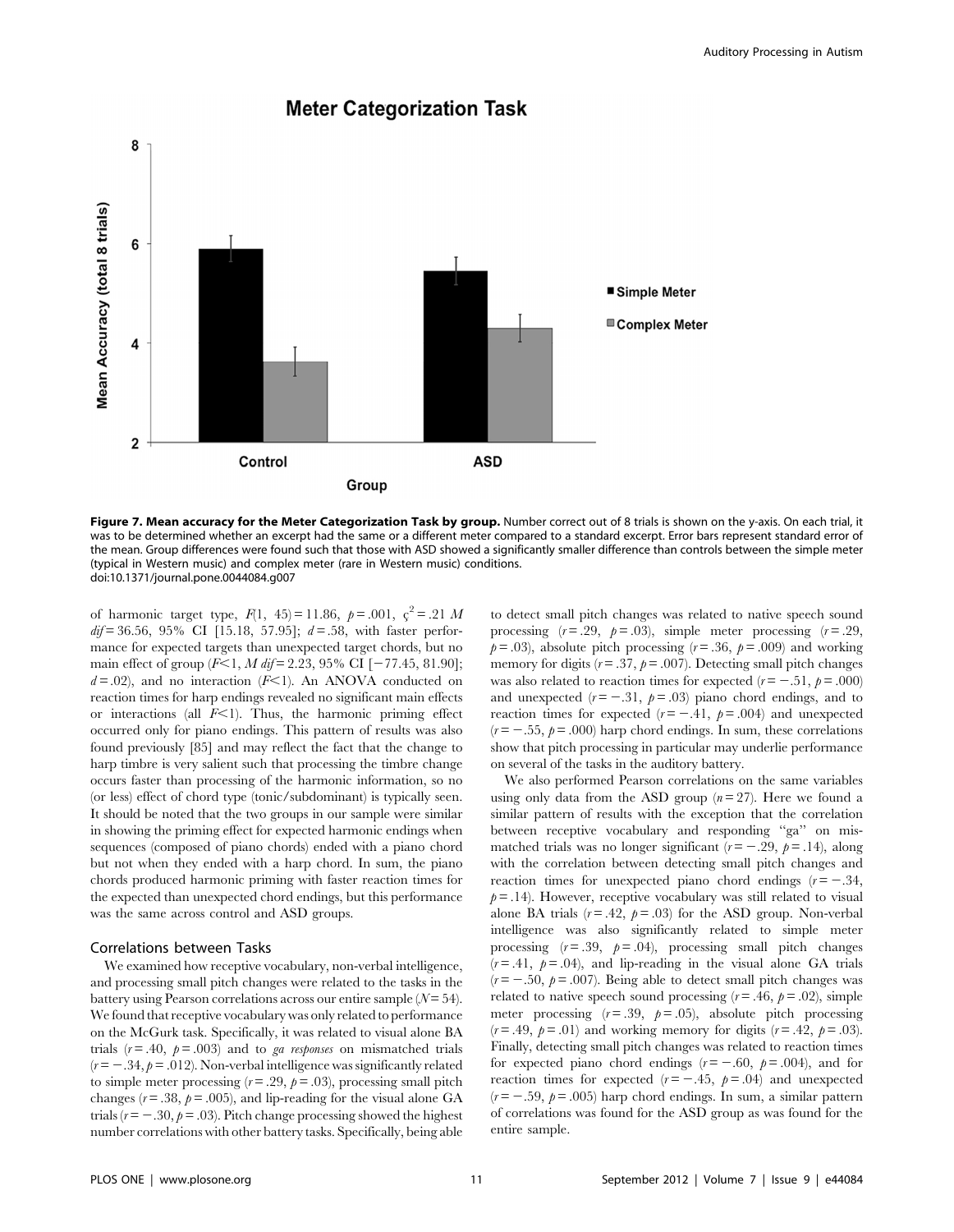

# **Harmonic Priming Task**

**Harmonic Priming Task** 



Figure 8. Performance in the Harmonic Priming Task by group. In this implicit task, subjects determined whether the last chord in a sequence was in piano or harp timbre. A. Performance on the 12 trials was very high for chords that were expected and for chords that were not expected, with no significant group differences. B. No significant group differences were found in reaction time performance. Both groups responded faster to the expected tonic target chords than to the less expected subdominant target chords. doi:10.1371/journal.pone.0044084.g008

# Discussion

Relative to typically developing adolescents, we found that adolescents with ASD were impaired on some auditory tasks but not on others, forming a profile by which we can further our understanding of auditory processing in this disorder. In general, the two groups were similar in terms of thresholds for sound detection, short-term memory, working memory, receptive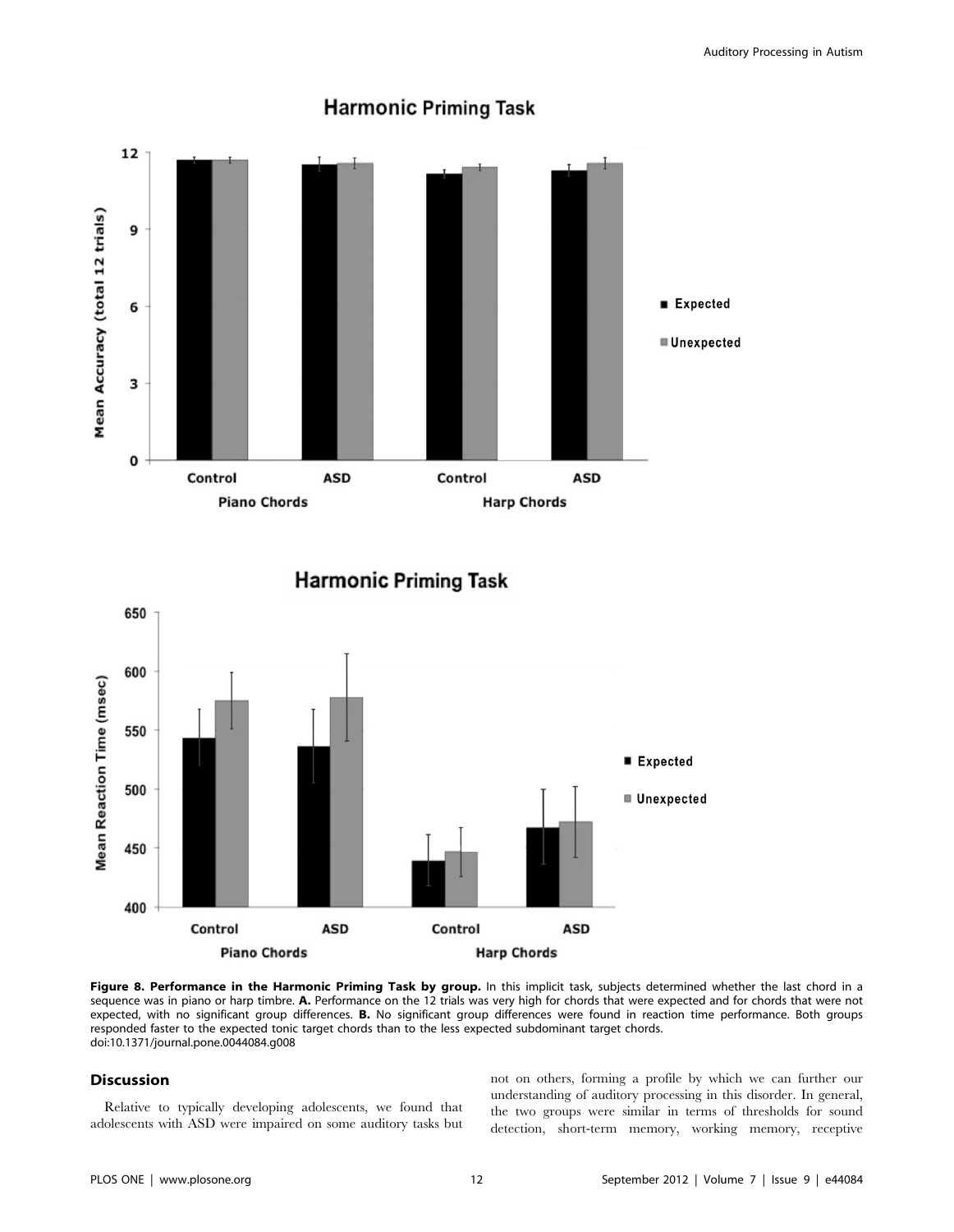vocabulary and non-verbal intelligence. However, compared to controls, the ASD group showed evidence of filtering problems (our competing sentences task showed that filtering problems persist at the level of speech sentence processing), less integration of auditory and visual information in speech, less enculturation to the phonemic categories of their language, and less enculturation to the metrical categories of the musical system in their environment. In general, those with ASD tended to be more impaired on tasks involving speech than on tasks involving musical sounds. Interestingly, with respect to music, although those with ASD showed less metric enculturation than controls, both groups showed similar enculturation to the harmonic pitch structure of Western tonal music. Although it is possible that the group difference on the meter enculturation task reflects difficulties in understanding the explicit task requirements, this is unlikely as the groups did not differ on receptive vocabulary scores, and no significant relation was found between performance on the explicit meter task and receptive vocabulary.

As discussed in the introduction, neural development in ASD appears to be particularly disrupted early in development, with early accelerated brain growth and disrupted patterns of neuronal connectivity [22,23,25–27,30–32]. Our results are generally consistent with the idea that skills acquired early in development are more disrupted in ASD. Efficient processing of speech relies on perceiving speech sounds according to the phonemic categories of the language spoken. By 12 months of age, normally developing infants, like adults, have become specialized for the language in their environment, and they have difficulty discriminating foreign phonemic categories that map onto a single category in their native language [49–51]. Interestingly, ours was the first study to show less specialization for native-language phonemic categories in adolescents with ASD compared to typically developing controls, and this difference between groups persisted even after accounting for individual differences in receptive vocabulary. These results suggest that native language learning may develop more slowly because perception is less constrained among those with ASD than controls. This finding is also consistent with the idea that those with ASD focus on low-level characteristics of sounds whether or not they are relevant to the task. We did not have access to whether individuals with ASD in our study showed early language delay or not, but it would be interesting for future studies to examine whether the development of native phonemic categories is affected by whether or not language delay is present. Interestingly, early social communication may also play a role in the diminution of specialization for native phonemic categories in ASD. In one study, the ability to discriminate foreign speech categories in infancy was maintained when infants interacted with a live person speaking that foreign language, but not when infants were exposed to recordings of that language [53]. Thus, there may be multiple reasons for less phonemic specialization in ASD. In any case, these results suggest that very early remediation may be needed in order to promote development of optimal speech circuits for language in ASD.

Similar to the acquisition of sensitivity to one's native phonemic categories, specialization for the metrical rhythm structure of the music system in one's environment is also seen by 12 months of age. We found, in this first study of metrical enculturation in ASD, that those with ASD were less specialized than controls for processing rhythms with simple meters typical of Western music compared to complex meters. This difference could not be explained by amount of musical experience in terms of formal music training as the groups did not differ on this variable. Interestingly, poor socialization early in development may also impair native rhythmic acquisition. Few species can entrain to an auditory beat, and all those who do so appear to be vocal learners [101,102]. Furthermore, rhythmic entrainment between people during music making has been shown to increase social bonds and promote prosocial behavior [103,104]. Those with ASD are certainly able to process musical rhythms, but a lack of cultural specialization and social motivation may mean that they experience music somewhat differently from typically developing individuals. At the same time, it should be pointed out that children and adults with ASD appear to perceive emotion in music similarly to normal controls [70,105].

Everyday experience with Western music during normal development also leads to perceptual specialization for tonal pitch structure [73,74]. Sensitivity to harmonic structure develops rather late. Some implicit knowledge of harmonic structure can be seen by ages 4 to 7 [74,78,81,82], and explicit judgments emerge between 6 and 12 years of age [106]. Interestingly, we found that those with ASD were similar to controls in showing faster responses to expected tonic chords than to unexpected subdominant chords. Importantly, accuracy was also equivalent in both groups. Thus, the later developing skill related to harmonic structures appears to be relatively spared in ASD, consistent with the idea that the brain is most abnormal early in development. This finding is also generally consistent with the research of Heaton and colleagues [107– 109], which suggests that musical pitch processing is more spared than speech processing in those with ASD. We extended these previous studies, however, by using an implicit task and examining both accuracy and reaction times.

Consistent with previous literature [69–72] we found a high instance of absolute pitch processing in our population with ASD (11% compared to 0% in the control group). Unlike tests for absolute pitch used in previous studies, which required participants to have musical training because the tasks involved naming notes according to Western notational conventions, we used a task that did not require formal musical training. Thus, we show that the previous findings also extend to those without musical training. Although absolute pitch is sometimes considered to be a gift, the more complex, but very common, ability to process relative pitch (comparing the pitch distance between two tones) is more important for both music and speech processing because it enables recognition of melodies and prosodic patterns across high or low pitch registers. It is also interesting that relative pitch typically develops early, with evidence that infants at least as young as 6 months recognize melodies transposed to higher or lower pitch registers [63–66]. The prevalence of absolute pitch in ASD, then, is consistent with early abnormalities in brain development. It is also consistent with the general prevalence of savant syndromes in ASD, which is about 10% [110]. In the typical population, the presence of absolute pitch is associated with early experience on a fixed-pitch instrument, leading researchers to speculate that it develops when there is a genetic predisposition combined with a particular environment [111]. In our ASD population, there was no evidence of greater musical experience in those with absolute pitch, suggesting that ASD may involve a genetic propensity for absolute pitch.

Heaton [107] argues that absolute pitch in individuals with ASD is acquired differently than in the rest of the population with absolute pitch, and that anatomical features associated with absolute pitch in the normal population, such as the relative size of the planum temporale, are not present in those with ASD. Recent research suggests that in the general population, those with absolute pitch ability show local hyperconnectivity between the posterior superior and middle temporal gyri [112]. Because those with ASD have been shown to have greater short-range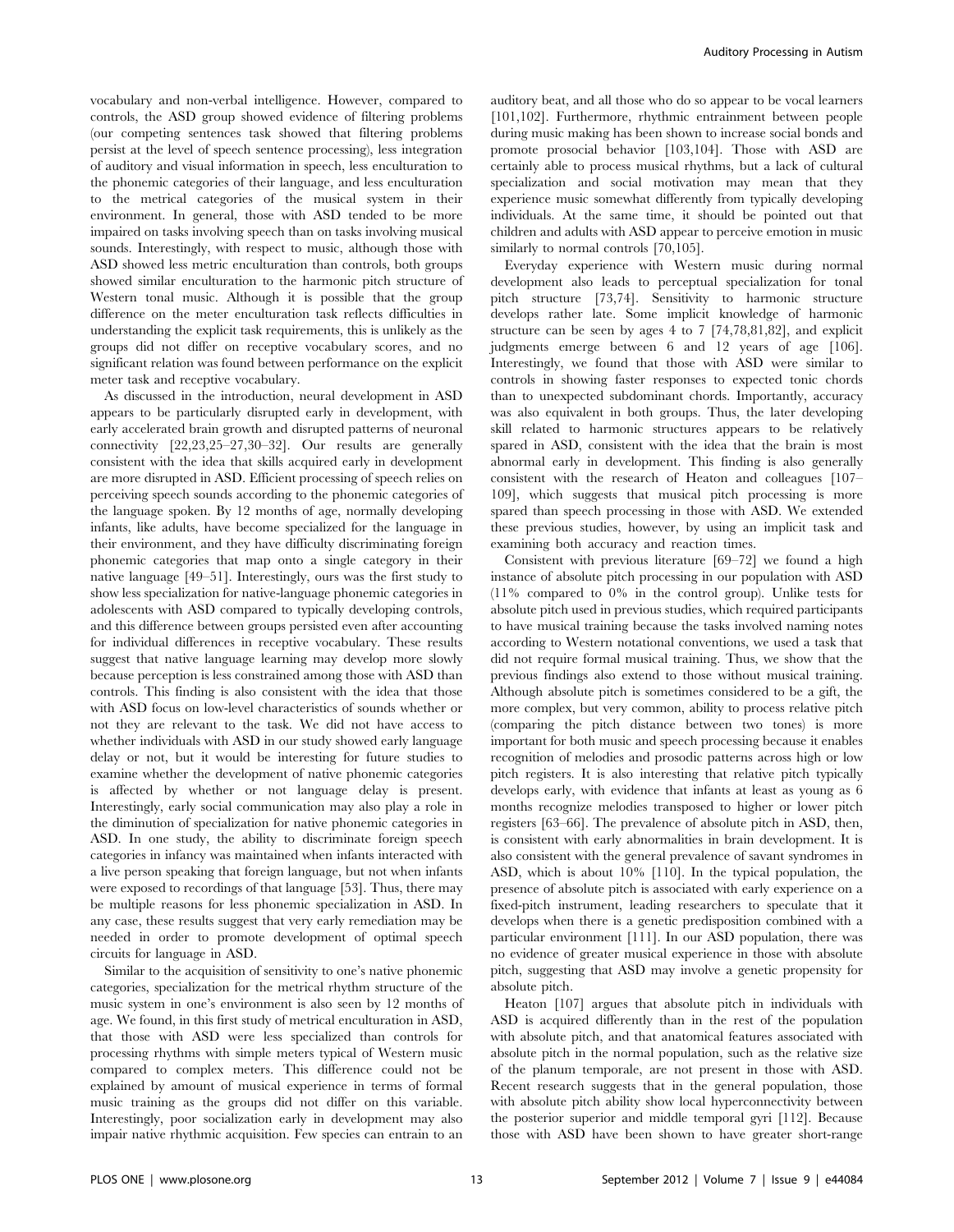connectivity [25,26], it would be interesting to determine whether the brains of those with ASD and with absolute pitch also show this feature. Although the number of those with ASD who have absolute pitch in our sample is small, they appear to show similar enculturation to Western tonal harmony as those who do not have absolute pitch, suggesting that absolute pitch and harmonic enculturation are separate abilities in ASD. Given that harmonic enculturation likely relies on relative pitch processing, this suggests that individuals with ASD may use absolute pitch processing in one task (pitch memory) and relative pitch processing in another task (harmonic priming), consistent with previous research [71].

Interestingly, when those with absolute pitch were eliminated from the sample, pitch memory was similar in those with and without ASD as measured by the ability to hold the pitch of one tone in mind and compare it to that of a second tone, whether or not there were interference tones in between. Thus we add to the literature on absolute pitch processing in ASD by showing that although it is more prevalent than in the general population, the majority of those with ASD show similar pitch memory performance as those without ASD. This similar performance across groups on memory stands in contrast to the decrements shown by the ASD group in ignoring one speech stream while attending to a second simultaneous speech stream. This latter difficulty persisted in the ASD group even after accounting for receptive vocabulary, which is consistent with other reports of difficulty filtering non-speech stimuli [46]. The ability to group sounds into different perceptual streams develops early, with evidence for segregation of both simultaneous sounds [113] and sequential sounds [114–118] during infancy, although this ability continues to improve until 9 to 11 years of age [119]. Poor filtering in ASD in the context of deciphering speech signals, therefore, may have its origins early in development when brain growth and connectivity are abnormal.

Audiovisual integration is also present during the infancy period, both for speech and non-speech stimuli [120,121]. Consistent with previous literature [59,62], and the notion that early developing abilities will be particularly impaired in ASD, we found that those with ASD were less susceptible to the McGurk effect, integrating face and sound information to a much lesser extent than those who were typically developing. On the other hand, we found similar performance across groups on auditory alone and visual alone (lip-reading) conditions. We also found a significant correlation between performance on visual alone BA trials and receptive vocabulary, suggesting a link between lip-reading and general language abilities. Interestingly, higher receptive vocabulary scores were also related to a reduced likelihood of responding ''ga'' on the mismatched trials. Our results suggest that the audiovisual integration deficit found in previous studies cannot be entirely accounted for by differences in lip-reading ability in the absence of sound. It is possible that the reduction of long-range connectivity in ASD results in inadequate integration of auditory and visual information and perhaps a lack of top-down modulation of activity in sensory regions [29,30,122]. The ventral bank of the superior temporal sulcus of the left hemisphere has been implicated in audio-visual speech integration [123] so it would

# References

- 1. Frith U (1989) Autism: Explaining the enigma. Oxford: Blackwell.
- 2. Peppe S, McCann J, Gibbon F, O'Hare A, Rutherford M (2007) Receptive and expressive prosodic ability in children with high-functioning autism. Journal of Speech, Language, and Hearing Research 50: 1015–1028.

be interesting to examine activation patterns in those with ASD in this region using functional imaging techniques.

It remains for future research to determine how reported abnormalities in brain development [22–33] relate to the auditory processing profile for ASD revealed in the present paper. However, hypotheses to explore include whether reduction in long-range connectivity leads to less top-down modulation of perceptual processes, which would affect the ability to filter out irrelevant information and the ability to decipher speech in noisy environments. Reduced long-distance connectivity might also be expected to make integration and synchronization between sensory regions difficult for those with ASD, consistent with decreased auditory-visual integration. Increased local connectivity might relate to the propensity of those with ASD to focus on details to a greater extent than for normally developing individuals, leading to categorical perception that is less specialized for sounds in the native environment and to the increased frequency of absolute pitch in ASD.

It is noteworthy that musical processing appears to be relatively preserved among those with ASD. Interestingly, the ability to detect small pitch changes was preserved in those with ASD, and this ability was positively related to pitch memory, metrical processing, and harmonic processing as well as native phoneme processing. Overall, our results suggest that music might be a powerful remediation tool. Indeed there are suggestions that individuals with autism are more attracted to music than to speech [109,124,125]. Perhaps the regular structure of music can provide a scaffold for the organization of sensory input [126–128]. Music also has added benefits for social development in that group music making can increase prosocial behavior, including co-operation and eye contact [129].

Finally, it is worth noting that there was considerable variability among those with ASD on some of the tasks, adding to the evidence that ASD manifests differently from individual to individual. For example, compared to controls, a high proportion of those with ASD (11%) had absolute pitch, but the other 89% appeared to process pitch similarly as controls. In the McGurk task, 9 out of 27 of those with ASD appeared to have normal auditory-visual speech integration, but the rest showed marked difference from the norm. It is important to understand these individual differences and how they develop. It is possible that more typical outcomes such as these are in part the result of particular experiences or training programs early in development, but it is impossible to determine this from the present data. That many of the impairments found in the ASD group were dependent upon abilities normally acquired during infancy suggests that there might be sensitive periods for the development of these abilities. Thus, future research is needed to determine whether there are sensitive periods during which these perceptual abnormalities can be best ameliorated through specific training.

# Author Contributions

Conceived and designed the experiments: LJT ARD. Performed the experiments: ARD. Analyzed the data: ARD LJT GBCH. Wrote the paper: LJT ARD GBCH BT.

3. Dawson G, Meltzoff A, Osterling J, Rinaldi J, Brown E (1998) Children with autism fail to orient to naturally-occurring social stimuli. Journal of Autism and Developmental Disorders 28: 479–485.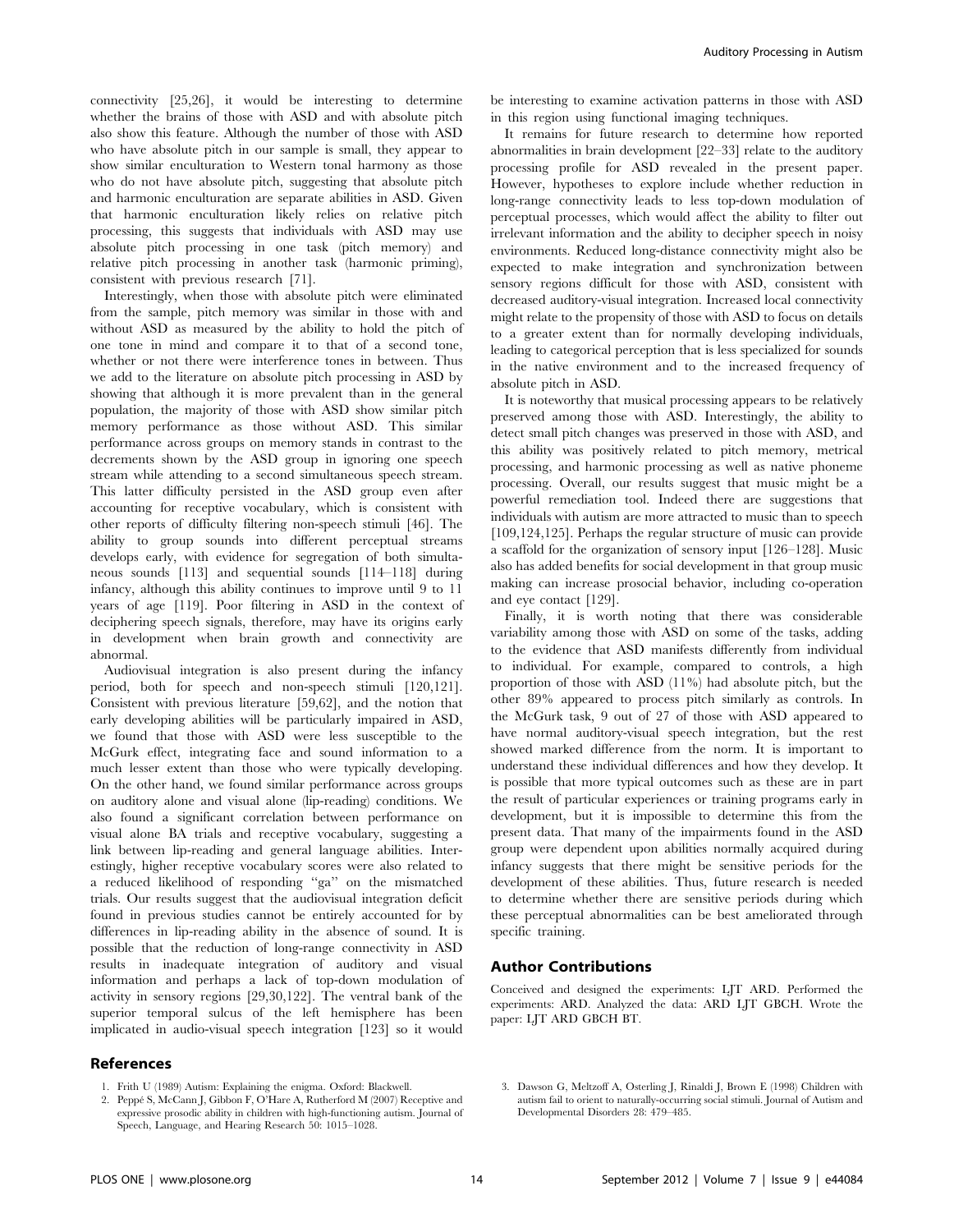- 4. Klin A, Lin DJ, Gorrindo P, Ramsay G, Jones W (2009) Literature review: Preference for physical compared to biological motion: Genome-wide association study. Autism Research 2: 178–179.
- 5. Pierce K, Conant D, Hazin R, Stoner R, Desmond J (2010) Preference for geometric patterns early in life as a risk factor for autism. Archives of General Psychiatry 68: 101–109.
- 6. Rutherford MD (2005) A retrospective journal-based case study of the development of a child with autism and his twin. Neurocase  $11:1-9$ .
- 7. Zwaigenbaum L, Bryson S, Lord C, Rogers S, Carter A, et al. (2009) Clinical assessment and management of toddlers with suspected autism spectrum disorder: Insights from studies of high-risk infants. Pediatrics 123: 1383–1391.
- 8. Happé F, Frith U (2006) The weak coherence account: Detail-focused cognitive style in autism spectrum disorders. Journal of Autism and Developmental Disorders 35: 5–25.
- 9. Baron-Cohen S, Hammer J (1997) Parents of children with asperger syndrome: What is the cognitive phenotype? Journal of Cognitive Neuroscience 9: 548– 554.
- 10. Plaisted K, Swettenham J, Rees L (1999) Children with autism show local precedence in a divided attention task and global precedence in a selective attention task. Journal of Child Psychology and Psychiatry 40: 733–742.
- 11. Shah A, Frith U (1983) An islet of ability in autistic children. A research note. Journal of Child Psychology and Psychiatry and Applied Disciplines 24: 613– 620.
- 12. Baranek GT, Boyd BA, Poe MD, David FJ, Watson LR (2007) Hyperresponsive sensory patterns in young children with autism, developmental delay, and development. American Journal of Mental Retardation 112: 233–245.
- 13. Dahlgren SV, Gillberg C (1989) Arousal, attention, and the socioemotional impairments of individuals with autism. In: Dawson G, editor. Autism: Nature, diagnosis and treatment. New York: Guilford. 49–74.
- 14. Gomes E, Rotta NT, Pedroso FS, Sleifer P, Danesi MC (2004) Auditory hypersensitivity in children and teenagers with autistic spectrum disorder. Arq Neuropsiquiatr 62: 797–801.
- 15. Kern JK, Trivedi MH, Garver CR, Grannemann BD, Andrews AA, et al. (2006) The pattern of sensory processing abnormalities in autism. Autism 10: 480–490.
- 16. Rimland B, Edelson SM (1995) Brief report: A pilot study of auditory integration training in autism. Journal of Autism and Developmental Disabilities 25: 61–70.
- 17. Rosenhall U, Nordin V, Sandstrom M, Ahlsen G, Gillberg C (1999) Autism and hearing loss. Journal of Autism and Developmental Disorders 29: 349–357.
- 18. Baranek GT (1999) Autism during infancy: A retrospective video analysis of sensory-motor and social behaviors at 9–12 months of age. Journal of Autism and Developmental Disorders 29: 213–224.
- 19. Dawson G, Toth K, Abbott R, Osterling J, Munson J, et al. (2004) Early social attention impairments in autism: Social orienting, joint attention, and attention to distress. Developmental Psychology 40: 271–83.
- 20. Osterling J, Dawson G (1994) Early recognition of children with autism: A study of first birthday home video tapes. Journal of Autism and Developmental Disorders 24: 247–257.
- 21. Werner E, Dawson G, Osterling J, Dinno N (2000) Brief report: Recognition of autism spectrum disorder before one year of age: A retrospective study based on home videotapes. Journal of Autism and Developmental Disorders 30: 157– 162.
- 22. Courchesne E, Karns CM, Davis HR, Ziccardi R, Carper RA, et al. (2001) Unusual brain growth patterns in early life in patients with autistic disorder: An MRI study. Neurology 57: 245–254.
- 23. Courchesne E, Carper R, Akshoomoff N (2003) Evidence of brain overgrowth in the first year of life in autism. The Journal of the American Medical Association 290: 337–344.
- 24. Courchesne E (2004) Brain development in autism: Early overgrowth followed by premature arrest of growth. Mental Retardation and Developmental Disability Research Review 10: 106–111.
- 25. Casanova MF (2004) Intracortical circuitry: One of Psychiatry's missing assumptions. European Archives of Psychiatry and Clinical Neuroscience 254: 148–151.
- 26. Casanova MF, Buzhoeveden DP, Switala AE, Roy E (2002) Minicolumnar pathology in autism. American Academy of Neurology 58: 428–432.
- 27. Courchesne E, Pierce K (2005) Why the frontal cortex in autism might be talking only to itself: Local over-connectivity but long-distance disconnection. Current Opinion in Neurobiology 15: 225–230.
- 28. Barnea-Goraly N, Kwon H, Menon V, Eliez S, Lotspeich L, et al. (2004) White matter structure in autism: Preliminary evidence from diffusion tensor imaging. Biological Psychiatry 55: 323–326.
- 29. Bird G, Catmur C, Silani G, Frith C, Frith U (2006) Attention does not modulate neural responses to social stimuli in autism spectrum disorders. Neuroimage 31: 1614–1624.
- 30. Castelli F, Frith C, Happé F, Frith U (2002) Autism, asperger syndrome and brain mechanisms for the attribution of mental states to animated shapes. Brain 125: 1839–1849.
- 31. Just MA, Cherkassky VL, Keller TA, Kana RK, Minshew NJ (2007) Functional and anatomical cortical underconnectivity in autism: Evidence from an fMRI study of an executive function task and corpus callosum morphometry. Cerebral Cortex 17: 951–961.
- 32. Just MA, Cherkassky VL, Keller TA, Minshew NJ (2004) Cortical activation and synchronization during sentence comprehension in high-functioning autism: Evidence of underconnectivity. Brain 127: 1811–1821.
- 33. Skukla DK, Keehn B, Müller R (2010) Tract-specific analyses of diffusion tensor imaging show widespread white matter compromise in autism spectrum disorder. Journal of Child Psychology and Psychiatry 52: 286–295.
- 34. Griffiths TD (2007) Sorting out Sound. Neuron 56: 580–581.
- 35. Boddaert N, Chabane N, Belin P, Bourgeois M, Royer V, et al. (2004) Perception of complex sounds in autism: Abnormal auditory cortical processing in children. American Journal of Psychiatry 161: 2117–2120.
- 36. Herbert MR, Harris GJ, Adrien KT, Ziegler DA, Makris N, et al. (2002) Abnormal asymmetry in language association cortex in autism. Annals of Neurology 52: 588–596.
- 37. Ashburner J, Ziviani J, Rodger S (2008) Sensory processing and classroom emotional behavioural, and education outcomes in children with autism spectrum disorder. American Journal of Occupational Therapy 62: 564–573.
- 38. Baker AE, Lane A, Angley MT, Young RL (2008) The relationship between sensory processing patterns and behavioural responsiveness in autistic disorder: A pilot study. Journal of Autism and Developmental Disorders 38: 867–875.
- 39. Lane A, Young RL, Baker AEZ, Angley M (2010) Sensory processing subtypes in autism: Association with adaptive behavior. Journal of Autism and Developmental Disorders 40: 112–122.
- 40. Rogers SJ, Hepburn S, Wehner E (2003) Parent reports of sensory symptoms in toddlers with autism and those with other developmental disorders. Journal of Autism and Developmental Disorders 33: 631–42.
- 41. Schoen SA, Miller LJ, Brett-Green BA, Nielsen DM (2009) Physiological and behavioral differences in sensory processing: A comparison of children with autism spectrum disorder and sensory modulation disorder. Frontiers in Integrative Neuroscience 3: 1–11.
- 42. McIntosh DN, Miller LJ, Shyu V, Dunn W (1999) Overview of the Short Sensory Profile (SSP). In: Dunn W, editor. The sensory profile: Examiner's manual. San Antonio, TX: The Psychological Corporation. 59–73.
- 43. Alcántara JI, Weisblatt EJL, Moore BCJ, Bolton PF (2004) Speech-in-noise perception in high-functioning individuals with autism or asperger's syndrome. Journal of Child Psychology and Psychiatry 45: 1107–1114.
- 44. Groen WB, van Orsouw L, ter Huurne N, Swinkels S, van der Gaag RJ, et al. (2009) Intact spectrum but abnormal temporal processing of auditory stimuli in autism. Journal of Autism and Developmental Disorders 39: 742–750.
- 45. Teder-Sälejärvi WA, Pierce KL, Courchesne E, Hillyard SA (2005) Auditory spatial localization and attention deficits in autistic adults. Cognitive Brain Research 23: 221–234.
- 46. Lepisto¨ T, Kuitunen A, Sussman E, Saalasti S, Jansson-Verkasalo E, et al. (2009) Auditory stream segregation in children with asperger syndrome. Biological Psychology 82: 301–307.
- 47. Russo N, Nicol T, Trommer B, Zecker S, Kraus N (2009) Brainstem transcription of speech is disrupted in children with autism spectrum disorders. Developmental Science 12: 557–567.
- 48. Russo NM, Zecker S, Trommer B, Chen J, Kraus N (2009) Effects of background noise on cortical encoding of speech in autism spectrum disorders. Journal of Autism and Developmental Disorders 39: 1185–1196.
- 49. Best CT, McRoberts GW, Goodell E (2001) Discrimination of non-native consonant contrasts varying in perception assimilation to the listener's native phonological system. Journal of Acoustic Society of America 109: 775–794.
- 50. Werker JF, Tees RC (2005) Speech perception as a window for understanding plasticity and commitment in language systems of the brain. Developmental Psychobiology 46: 233–251.
- 51. Werker JF, Lalonde CE (1988) Cross-language speech perception: Initial capabilities and developmental change. Developmental Psychology 24: 672– 683.
- 52. Gopnik A, Meltzoff AN, Kuhl PK (1999) The scientist in the crib: Minds, brains and how children learn. New York: Harper Collins.
- 53. Kuhl PK, Tsao FM, Liu HM (2003) Foreign-language experience in infancy: Effects of short-term exposure and social interaction on phonetic learning. Proceedings of the National Academy of Sciences 100: 9096–9101.
- 54. Dawson G, Webb SJ, McPartland J (2005) Understanding the nature of face processing impairment in autism: Insights from behavioral and electrophysiological studies. Developmental Neuropsychology 27: 403–424.
- 55. Osterling JA, Dawson G, Munson JA (2002) Early recognition of 1-year-old infants with autism spectrum disorder versus mental retardation. Developmental Psychopathology 14: 239–251.
- 56. Schultz RT, Gauthier I, Klin A, Fulbright RK, Anderson AW, et al. (2000) Abnormal ventral temporal cortical activity during face discrimination among individuals with autism and Asperger syndrome. Archives of General Psychiatry 57: 331–340.
- 57. Constantino JN, Yang D, Gray TL, Gross MM, Abbacchi AM, et al. (2007) Clarifying the association between language and social development in autism: A study of non-native phoneme recognition. Journal of Autism and Developmental Disorders 37: 1256–1263.
- 58. McGurk H, MacDonald J (1976) Hearing lips and seeing voices. Nature 264: 746–748.
- 59. De Gelder B, Vroomen J, van der Heide L (1991) Face recognition and lipreading in autism. European Journal of Cognitive Psychology 3: 69–86.
- 60. Iarocci G, Rombough A, Yager J, Weeks DJ, Chua R (2010) Visual influences on speech perception in children with autism. Autism 14: 305–320.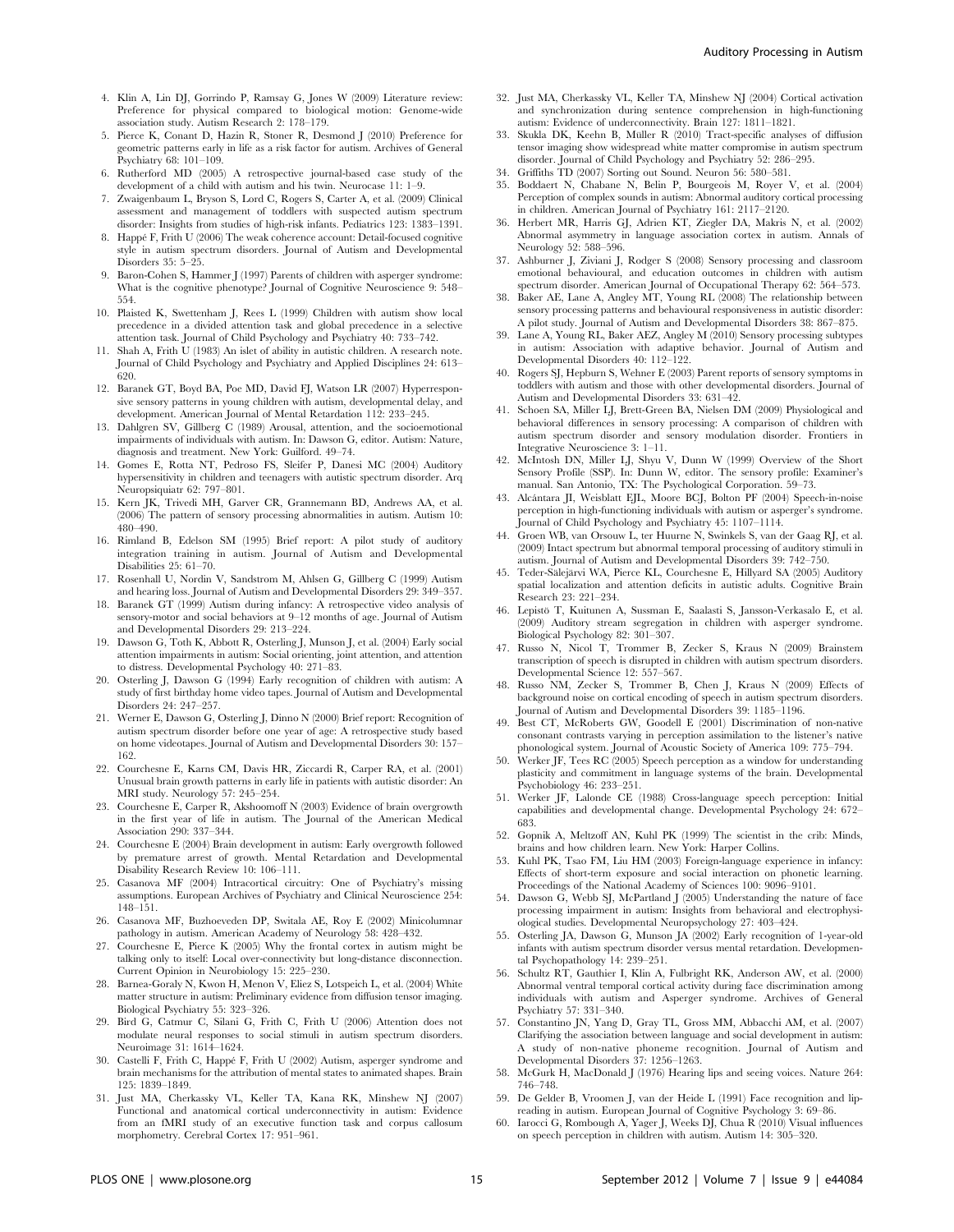- 61. Williams JHG, Massaro DW, Peel NJ, Bosseler A, Suddendorf T (2004) Visual auditory integration during speech imitation in autism. Research in Developmental Disabilities 25: 559–575.
- 62. Smith EG, Bennetto L (2007) Audiovisual speech integration and lipreading in autism. Journal of Child Psychology and Psychiatry 48: 813–821.
- 63. Plantinga J, Trainor LJ (2008) Infants' memory for isolated tones and the effects of interference. Music Perception 26: 121–128.
- 64. Trainor LJ, Trehub SE (1992) A comparison of infants' and adults' sensitivity to Western musical structure. Journal of Experimental Psychology: Human Perception and Performance 18: 394–402.
- 65. Trehub SE (2001) Musical predispositions in infancy. Annals of the New York Academy of Sciences 930: 1–16.
- 66. Trehub SE, Bull D, Thorpe LA (1984) Infants' perception of melodies: The role of melodic contour. Child Development 55: 821–830.
- 67. Bachem A (1955) Absolute pitch. Journal of the Acoustical Society of America 27: 1180–1185.
- 68. Brown WA, Cammuso K, Sachs H, Winklosky B, Mullane J, et al. (2003) Autism-related language, personality, and cognition in people with absolute pitch: Results of a preliminary study. Journal of Autism and Developmental Disorders 33: 163–167.
- 69. Brenton JN, Devries SP, Barton C, Minnich H, Sokol D (2008) Absolute pitch in a four-year-old boy with autism. Pediatric Neurology 39: 137–138.
- 70. Heaton P, Pring L, Hermelin B (1999) A pseudo-savant: A case of exceptional musical splinter skills. Neurocase 5: 503–509.
- 71. Mottron L, Peretz I, Belleville S, Rouleau N (1999) Absolute pitch in autism: A case-study. Neurocase 5: 485–501.
- 72. Young RL, Nettelbeck T (1995) The abilities of a musical savant and his family. Journal of Autism and Developmental Disorders 25: 231–248.
- 73. Hannon EE, Trainor LJ (2007) Music acquisition: Effects of enculturation and formal training on development. Trends in Cognitive Sciences 11: 466–472.
- 74. Trainor LJ, Corrigall KA (2010) Music acquisition and effects of musical experience. In: Riess-Jones M, Fay RR, editors. Springer Handbook of Auditory Research: Music Perception. Heidelberg: Springer. 89–128.
- 75. Hannon EE, Trehub SE (2005a) Metrical categories in infancy and adulthood. Psychological Science 16: 48–55.
- 76. Hannon EE, Trehub SE (2005b) Tuning in to musical rhythms: Infants learn more readily than adults. Proceedings of the National Academy of Sciences 102: 12639–12643.
- 77. Trehub SE, Hannon EE (2009) Conventional rhythms enhance infants' and adults' perception of music. Cortex 45: 110–118.
- 78. Trainor LJ, Trehub SE (1994) Key membership and implied harmony in Western tonal music: Developmental perspectives. Perception and Psychophysics 56: 125–132.
- 79. Clayton M (2000) Time in Indian music. New York: Oxford University Press.
- 80. Gerry DW, Faux AL, Trainor LJ (2010) Effects of Kindermusik training on infants' rhythmic enculturation. Developmental Science 13: 545–551.
- 81. Corrigall KA, Trainor LJ (2010) Musical enculturation in preschool children: Acquisition of key and harmonic knowledge. Music Perception 28: 195–200.
- 82. Schellenberg EG, Bigand E, Poulin-Charronnat B, Garnier C, Stevens C (2005) Children's implicit knowledge of harmony in Western music. Developmental Science 8: 551–566.
- 83. Bigand E, Madurell F, Tillmann B, Pineau M (1999) Effect of global structure and temporal organization on chord processing. Journal of Experimental Psychology: Perception and Performance 25: 184–197.
- 84. Poulin-Charronnat B, Bigand E, Madurell F, Peereman R (2004) Musical structure modulates semantic priming in vocal music. Cognition 94: B67–B78.
- 85. Tillmann B, Bigand E, Escoffier N, Lalitte P (2006) The influence of musical relatedness on timbre discrimination. European Journal of Cognitive Psychology 18: 343–358.
- 86. Tillmann B, Peretz I, Bigand E, Gosselin N (2007) Harmonic priming in an amusic patient: The power of implicit tasks. Cognitive Neuropsychology 24: 1– 20.
- 87. Heaton P, Williams K, Cummins O, Happe F (2007) Beyond perception: Musical representation and on-line processing in autism. Journal of Autism and Developmental Disorders 37: 1355–1360.
- 88. Lord C, Rutter M, Goode S, Heemsbergen J, Jordan H, et al. (1989) Autism diagnostic observation schedule: A standardized observation of communicative and social behavior. Journal of Autism and Developmental Disorders 19: 185– 212.
- 89. Lord C, Rutter M, Le Couteur A (1994) Autism Diagnostic Interview-Revised: A revised version of a diagnostic interview for caregivers of individuals with possible pervasive developmental disorders. Journal of Autism and Developmental Disorders 24: 659–685.
- 90. Pfordresher PQ, Brown S (2009) Poor-pitch singing in the absence of ''tone deafness.'' Music Perception 25: 95–115.
- 91. Ross DA, Olson IR, Marks LE, Gore JC (2004) A nonmusical paradigm for identifying absolute pitch possessors. Journal of the Acoustical Society of America 116: 1793–1799.
- 92. Wechsler D (1997) Digit Span Subtest of the Wechsler Memory Scale-III. San Antonio, TX: The Psychological Corporation.
- 93. Dunn LM, Dunn LM (1997) Peabody Picture Vocabulary Test (3rd ed) Circle Pines, MN: American Guidance Services.
- 94. Willeford JA (1977) Assessing central auditory behavior in children: A test battery approach. In: Keith R, editor. Central auditory dysfunction. New York: Grune & Stratton. 43–72.
- 95. Roid G, Miller L (2005) Leiter International Performance Scale. GL Assessment: London.
- 96. Tucker-Davis Technologies (2007) Programmable attenuator. Alachua, FL: Tucker-Davis Technologies.
- 97. Han LA, Poulsen T (1998) Equivalent threshold sound pressure levels (ETSPL) for sennheiser HDA 200 earphone and etymotic research ER-2 insert earphone in the frequency range 125 Hz to 16 kHz. Scandinavian Audiology 27: 105– 112.
- 98. Neurobehavioral Systems (2007) Presentation 11.0. Albany, CA: Neurobehavioral Systems, Incorporated.
- 99. Watson AB, Pelli DG (1983) QUEST: A Bayesian adaptive psychometric method. Perception & Psychophysics 33: 113–120.
- 100. Ratcliff R (1993) Methods for dealing with reaction time outliers. Psychological Bulletin, 114: 510–532.
- 101. Patel AD, Iversen JR, Bregman MR, Schulz I (2009) Experimental evidence for synchronization to a musical beat in a nonhuman animal. Current Biology 19: 827–830.
- 102. Schachner A, Brady TF, Pepperberg I, Hauser M (2009) Spontaneous motor entrainment to music in multiple vocal-mimicking species. Current Biology 19: 831–836.
- 103. Kirschner S, Tomasello M (2009) Joint drumming: Social context facilitates synchronization in preschool children. Journal of Experimental Child Psychology 102: 299–314.
- 104. Kirschner S, Tomesello M (2010) Joint music making promotes prosocial behaviour in 4-year-old children. Evolution and Human Behaviour 31: 354– 364.
- 105. Allen R, Hill E, Heaton P (2009) 'Hath charms to soothe…': An exploratory study of how high-functioning adults with ASD experience music. Autism 13: 21–41.
- 106. Costa-Giomi E (2003) Young children's harmonic perception. Annals of the New York Academy of Sciences 999: 477–484.
- 107. Heaton P (2009) Assessing musical skills in autistic children who are not savants. Philosophical Transactions of the Royal Society B: Biological Sciences 364: 1443–1447.
- 108. Heaton P, Hudry K, Ludlow A, Hill EL (2008) Superior discrimination of speech pitch and its relationship to verbal ability in autism spectrum disorders. Cognitive Neuropsychology 25: 771–782.
- 109. Jarvinen-Pasley A, Heaton P (2007) Evidence for reduced domain-specificity in auditory processing in autism. Developmental Science 10: 786–793.
- 110. Rimland B, Hill AL (1984) Idiot savants. In: Wortis J, editor. Mental Retardation and Developmental Disabilities. New York: Plenum Press. 55–169.
- 111. Baharloo S, Johnston PA, Service SK, Gitschier J, Freimer NB (1998) Absolute pitch: An approach for identification of genetic and nongenetic components. Journal of Human Genetics 62: 224–231.
- 112. Loui P, Li H, Hohmann A, Schlaug G (2011) Enhanced cortical connectivity in absolute pitch musicians: A model for local hyperconnectivity. Journal of Cognitive Neuroscience 23: 1015–1026.
- 113. Folland N, Butler BE, Smith NA, Trainor LJ (2012) Processing simultaneous auditory objects in infancy: Music and mistuned harmonics. Journal of the Acoustical Society of America 131: 993–997.
- 114. Demany L (1982) Auditory stream segregation in infancy. Infant Behavior & Development 48: 261–276.
- 115. Fassbender C (1993) Auditory grouping and segregation processes in infancy. Norderstedt: Kaste Verlag.
- 116. McAdams S, Bertoncini J (1997) Organization and discrimination of repeating sound sequences by newborn infants. Journal of the Acoustical Society of America 102: 2945–2953.
- 117. Smith NA, Trainor LJ (2011) Auditory stream segregation improves infants' selective attention to target tones amid distracters. Infancy 16: 1–14.
- 118. Winkler I, Kushnerenko E, Horvath J, Ceponiene R, Fellman V, et al. (2003) Newborn infants can organize the auditory world. Proceedings of the National Academy of Sciences of the United States of America 100: 11812–11815.
- 119. Sussman E, Wong R, Horváth J, Winkler I, Wang W (2007) The development of perceptual organization of sound by frequency separation in 5–11 year-old children. Hearing Research 225: 117–127.
- 120. Kawabe T, Shirai N, Wada Y, Miura K, Kanazawa S, et al. (2010) The audiovisual tau effect in infancy. PLoS ONE 5: 1–7.
- 121. Rosenblum LD, Schmuckler MA, Johnson JA (1997) The McGurk effect in infants. Perceptual Psychophysics 59: 347–357.
- 122. Iarocci G, McDonald J (2006) Sensory integration and the perceptual experience of persons with autism. Journal of Autism and Developmental Disorders 36: 77–90.
- 123. Calvert GA, Campbell R, Brammer MJ (2000) Evidence from functional magnetic resonance imaging of crossmodal binding in the human heteromodal cortex. Current Biology 10: 649–657.
- 124. Finnigan E, Starr E (2010) Increasing social responsiveness in a child with autism: A comparison of music and non-music interventions. Autism 14: 321– 348.
- 125. Simpson K, Keen D (2010) Teaching young children with autism graphic symbols embedded within an interactive song. Journal of Developmental and Physical Disabilities 22: 165–177.